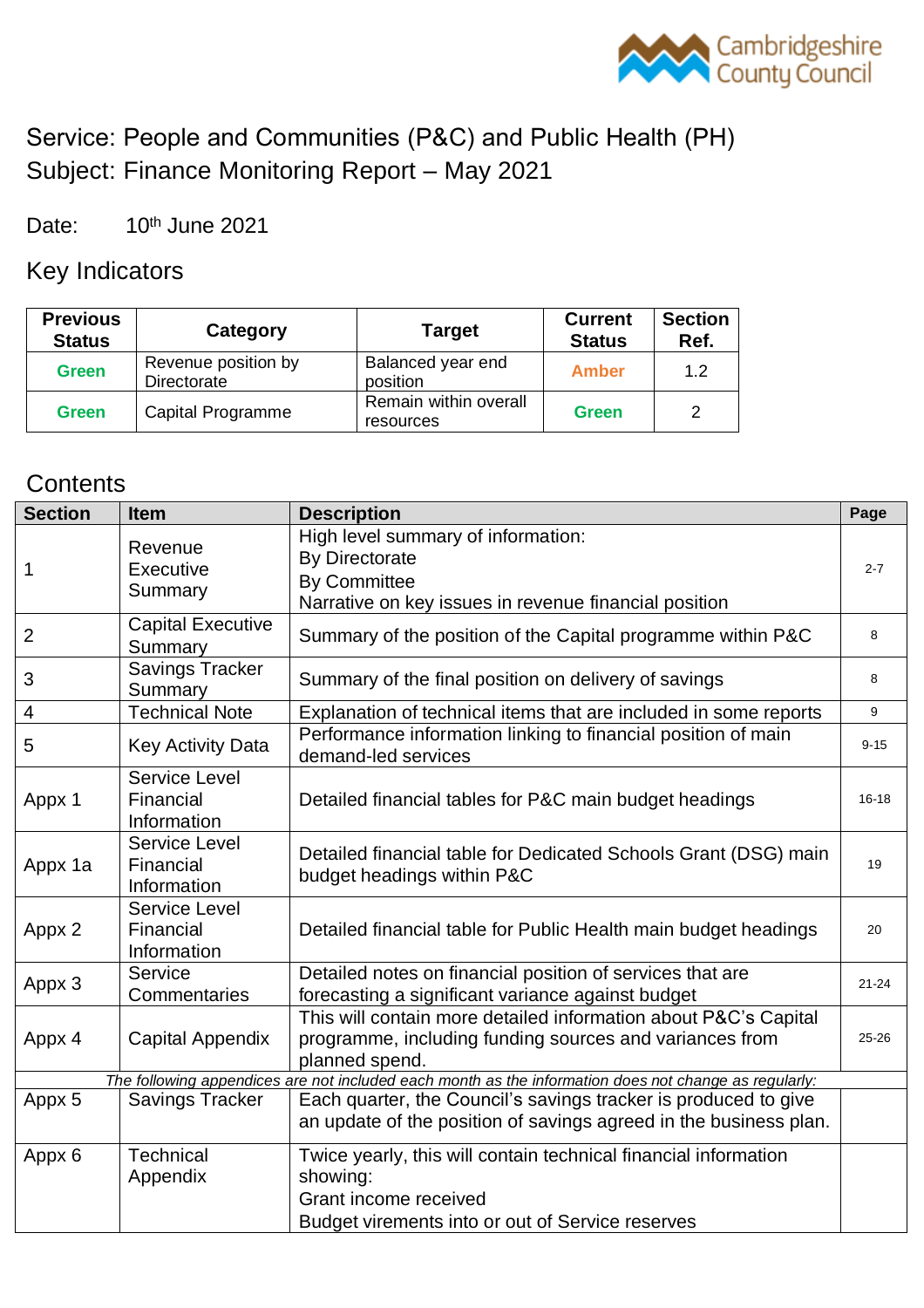## 1. Revenue Executive Summary

## 1.1 Overall Position

People and Communities reported an overspend of £326k at the end of May.

Public Health reported an underspend of £-294k at the end of May.



## 1.2 Summary of Revenue position by Directorate

### 1.2.1 People and Communities

| <b>Forecast</b><br>Outturn<br><b>Variance</b><br>(Previous)<br>£000 | <b>Directorate</b>                    | <b>Budget</b><br>2021/22<br>£000 | <b>Actual</b><br>£000 | <b>Outturn</b><br><b>Variance</b><br>£000 | Outturn<br>Variance<br>% |
|---------------------------------------------------------------------|---------------------------------------|----------------------------------|-----------------------|-------------------------------------------|--------------------------|
| $\mathbf 0$                                                         | <b>Adults &amp; Safeguarding</b>      | 177,574                          | 30,327                | $-171$                                    | $-0.1%$                  |
| $\mathbf 0$                                                         | Commissioning                         | 44,739                           | $-6,596$              | $-53$                                     | $-0.1%$                  |
| $\overline{0}$                                                      | <b>Communities &amp; Partnerships</b> | 12,243                           | $-1,733$              | 311                                       | 2.5%                     |
| $\mathbf 0$                                                         | Children & Safeguarding               | 59,615                           | 3,096                 | 0                                         | 0.0%                     |
| $\mathbf 0$                                                         | Education - non DSG                   | 40,365                           | 4,363                 | 671                                       | 1.7%                     |
| $\overline{0}$                                                      | <b>Education - DSG</b>                | 89,278                           | 11,178                | 11,244                                    | 12.6%                    |
| $\mathbf 0$                                                         | <b>Executive Director</b>             | 3,081                            | 122                   | $-432$                                    | $-14.0%$                 |
| $\mathbf 0$                                                         | <b>Total Expenditure</b>              | 426,894                          | 40,756                | 11,571                                    | 2.7%                     |
| $\mathbf 0$                                                         | <b>Grant Funding</b>                  | $-124, 152$                      | $-22,025$             | $-11,244$                                 | 9.1%                     |
| $\bf{0}$                                                            | <b>Total</b>                          | 302,742                          | 18,730                | 326                                       | 0.1%                     |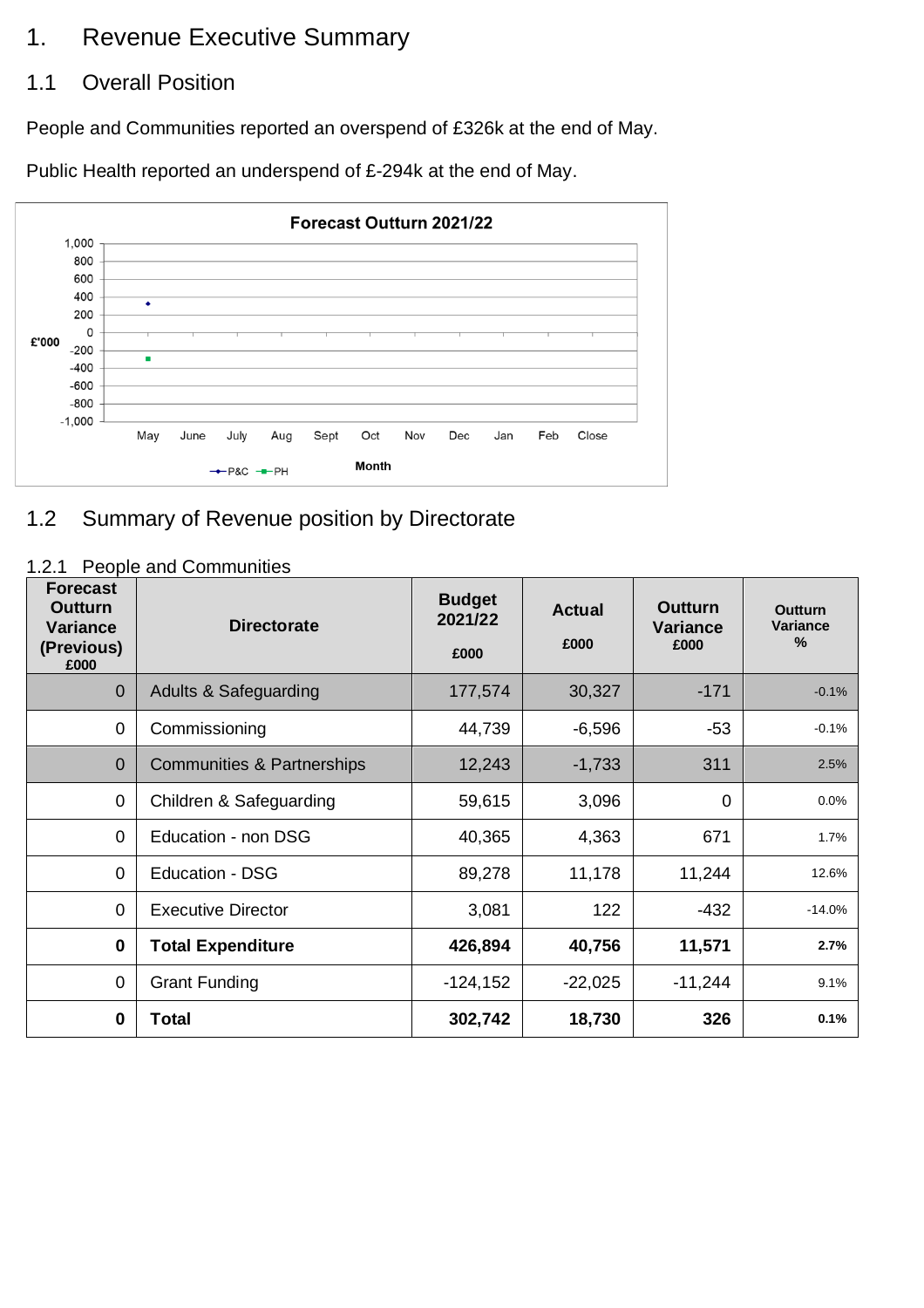1.2.2 Public Health

| <b>Forecast</b><br>Outturn<br><b>Variance</b><br>(Previous)<br>£000 | <b>Directorate</b>                                           | <b>Budget</b><br>2021/22<br>£000 | <b>Actual</b><br>£000 | <b>Outturn</b><br><b>Variance</b><br>£000 | <b>Outturn</b><br>Variance<br>$\%$ |
|---------------------------------------------------------------------|--------------------------------------------------------------|----------------------------------|-----------------------|-------------------------------------------|------------------------------------|
| $\mathbf 0$                                                         | <b>Children Health</b>                                       | 9,317                            | $-242$                | $\Omega$                                  | 0.0%                               |
| $\overline{0}$                                                      | Drugs & Alcohol                                              | 5,790                            | 16                    | $\Omega$                                  | 0.0%                               |
| $\overline{0}$                                                      | Sexual Health & Contraception                                | 5,113                            | 1,391                 | $\Omega$                                  | 0.0%                               |
| $\overline{0}$                                                      | Behaviour Change / Preventing<br><b>Long Term Conditions</b> | 3,714                            | 344                   | $\Omega$                                  | 0.0%                               |
| $\overline{0}$                                                      | <b>Falls Prevention</b>                                      | 87                               | $\Omega$              | $\Omega$                                  | 0.0%                               |
| $\overline{0}$                                                      | <b>General Prevention Activities</b>                         | 13                               | $-0$                  | $\Omega$                                  | 0.0%                               |
| $\overline{0}$                                                      | <b>Adult Mental Health &amp;</b><br><b>Community Safety</b>  | 257                              | 4                     | $\Omega$                                  | 0.0%                               |
| $\overline{0}$                                                      | <b>Public Health Directorate</b>                             | 21,460                           | 1,014                 | $-294$                                    | $-1.4%$                            |
| $\bf{0}$                                                            | <b>Total Expenditure</b>                                     | 45,750                           | 2,527                 | $-294$                                    |                                    |

The Covid-related grants from central government are held centrally within the Council, and so the numbers in the table above are before any allocation of the funding to specific pressures.

1.2.3 Summary of Forecast Covid-19 Related Costs by Directorate for 2021/22

|                            | Covid-19<br><b>Pressure</b> |  |  |
|----------------------------|-----------------------------|--|--|
| <b>Directorate</b>         | £000                        |  |  |
| Adults & Safeguarding      | 10,065                      |  |  |
| Commissioning              | 524                         |  |  |
| Communities & Partnerships | 445                         |  |  |
| Children & Safeguarding    | 1,395                       |  |  |
| Education                  | 1,470                       |  |  |
| <b>Executive Director</b>  | 450                         |  |  |
| <b>Public Health</b>       |                             |  |  |
| <b>Total Expenditure</b>   | 14,349                      |  |  |

These Covid-19 related costs are a mixture of additional expenditure, reduced income, and savings not delivered as a result of the pandemic. They are also net of any external funding received to cover specific functions and pressures. Increasingly, some of these additional costs have been included within initial budgets and as such do not impact on the services' forecast outturns reported elsewhere within this report. However, the overall costs related to Covid-19 are still required to be categorized and reported to central government.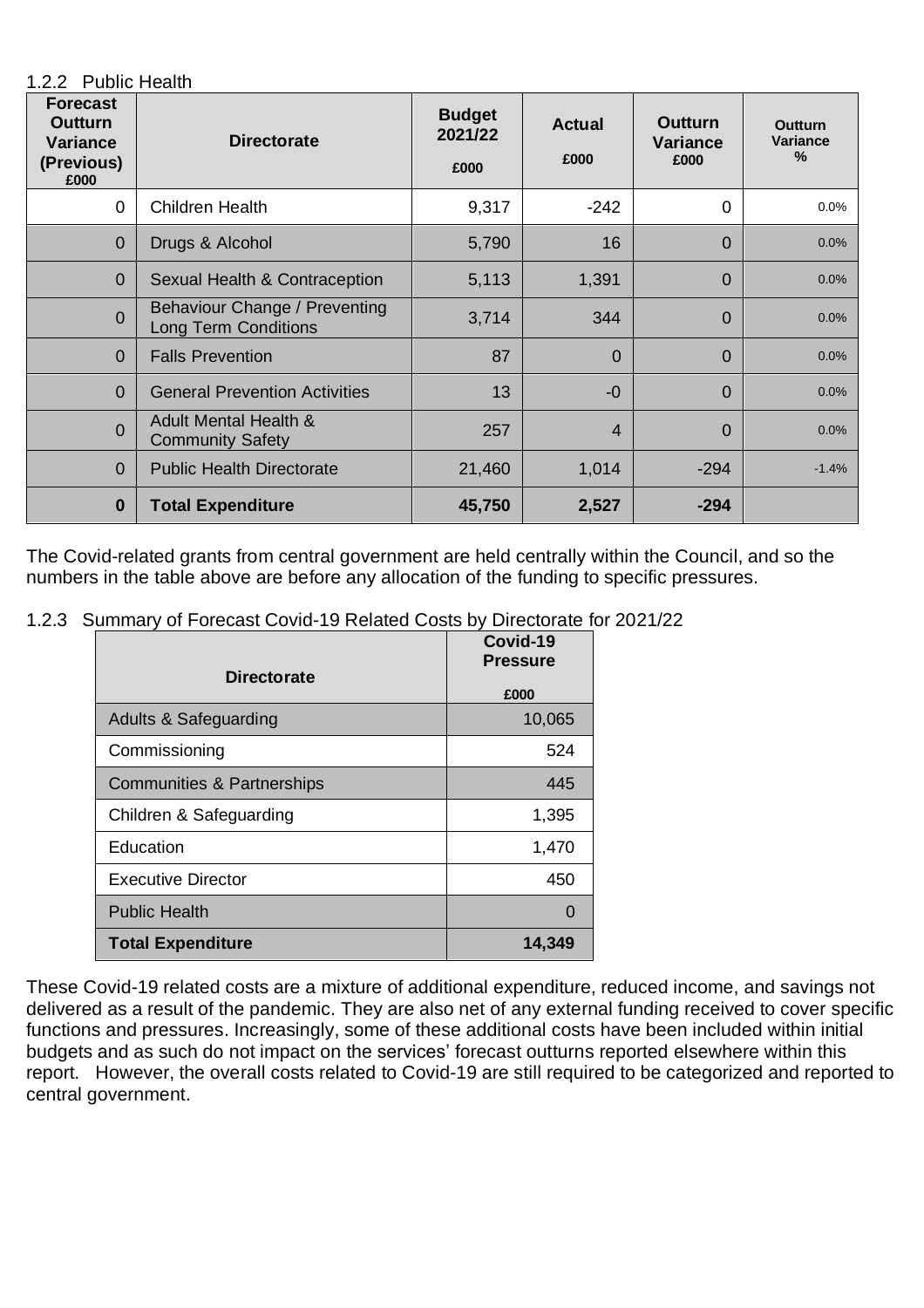## 1.3 Summary by Committee

P&C's services are overseen by different committees – these tables provide committee-level summaries of services' revenue financial positions.

|  |  |  | 1.3.1 Adults & Health Committee |
|--|--|--|---------------------------------|
|--|--|--|---------------------------------|

| <b>Forecast</b><br><b>Outturn</b><br><b>Variance</b><br>(Previous)<br>£000 | <b>Directorate</b>                                                                      | <b>Budget</b><br>2021/22<br>£000 | <b>Actual</b><br><b>May 21</b><br>£000 | <b>Forecast</b><br><b>Outturn</b><br><b>Variance</b><br>£000 |
|----------------------------------------------------------------------------|-----------------------------------------------------------------------------------------|----------------------------------|----------------------------------------|--------------------------------------------------------------|
| $\overline{0}$                                                             | <b>Adults &amp; Safeguarding</b>                                                        | 178,130                          | 30,327                                 | $-171$                                                       |
| $\overline{0}$                                                             | <b>Adults Commissioning (including Local</b><br>Assistance Scheme)                      | 21,336                           | $-9,134$                               | $-53$                                                        |
| $\overline{0}$                                                             | Public Health (excl. Children's Health)                                                 | 36,433                           | 2,769                                  | $-294$                                                       |
| $\bf{0}$                                                                   | <b>Total Expenditure</b>                                                                | 235,899                          | 23,962                                 | $-518$                                                       |
| $\Omega$                                                                   | <b>Grant Funding (including Improved Better Care</b><br>Fund, Public Health Grant etc.) | $-18,889$                        | $-4,740$                               | 0                                                            |
| 0                                                                          | <b>Total</b>                                                                            | 217,010                          | 19,222                                 | $-518$                                                       |

#### 1.3.2 Children and Young People Committee

| <b>Forecast</b><br>Outturn<br><b>Variance</b><br>(Previous)<br>£000 | <b>Directorate</b>                                                         | <b>Budget</b><br>2021/22<br>£000 | <b>Actual</b><br><b>May 21</b><br>£000 | <b>Forecast</b><br><b>Outturn</b><br><b>Variance</b><br>£000 |
|---------------------------------------------------------------------|----------------------------------------------------------------------------|----------------------------------|----------------------------------------|--------------------------------------------------------------|
| $\mathbf 0$                                                         | <b>Children's Commissioning</b>                                            | 22,612                           | 2,366                                  |                                                              |
| $\overline{0}$                                                      | Communities & Safety - Central Integrated<br><b>Youth Support Services</b> | 382                              | $-242$                                 | 0                                                            |
| 0                                                                   | Children & Safeguarding                                                    | 59,615                           | 3,096                                  | 0                                                            |
| $\Omega$                                                            | Education - non DSG                                                        | 39,653                           | 4,263                                  | 671                                                          |
| $\Omega$                                                            | Education - DSG                                                            | 89,278                           | 11,178                                 | 11,244                                                       |
| 0                                                                   | Public Health - Children's Health                                          | 9,317                            | $-242$                                 |                                                              |
| 0                                                                   | <b>Total Expenditure</b>                                                   | 220,857                          | 20,419                                 | 11,915                                                       |
| $\mathbf{0}$                                                        | <b>Grant Funding (including Dedicated Schools</b><br>Grant etc.)           | $-100,372$                       | $-17,242$                              | $-11,244$                                                    |
| 0                                                                   | <b>Total</b>                                                               | 120,485                          | 3,177                                  | 671                                                          |

### 1.3.3 Communities, Social Mobility and Inclusion Committee

| <b>Forecast</b><br>Outturn<br><b>Variance</b><br>(Previous)<br>£000 | <b>Directorate</b>                                              | <b>Budget</b><br>2021/22<br>£000 | <b>Actual</b><br><b>May 21</b><br>£000 | <b>Forecast</b><br><b>Outturn</b><br>Variance<br>£000 |
|---------------------------------------------------------------------|-----------------------------------------------------------------|----------------------------------|----------------------------------------|-------------------------------------------------------|
| 0                                                                   | <b>Communities and Partnerships</b>                             | 11,860                           | $-1,491$                               | 311                                                   |
| $\bf{0}$                                                            | <b>Total Expenditure</b>                                        | 11,860                           | $-1,491$                               | 311                                                   |
| 0                                                                   | <b>Grant Funding (including Adult Education</b><br>Budget etc.) | $-4,891$                         | $-43$                                  | $\Omega$                                              |
| $\bf{0}$                                                            | Total                                                           | 6,969                            | $-1,535$                               | 311                                                   |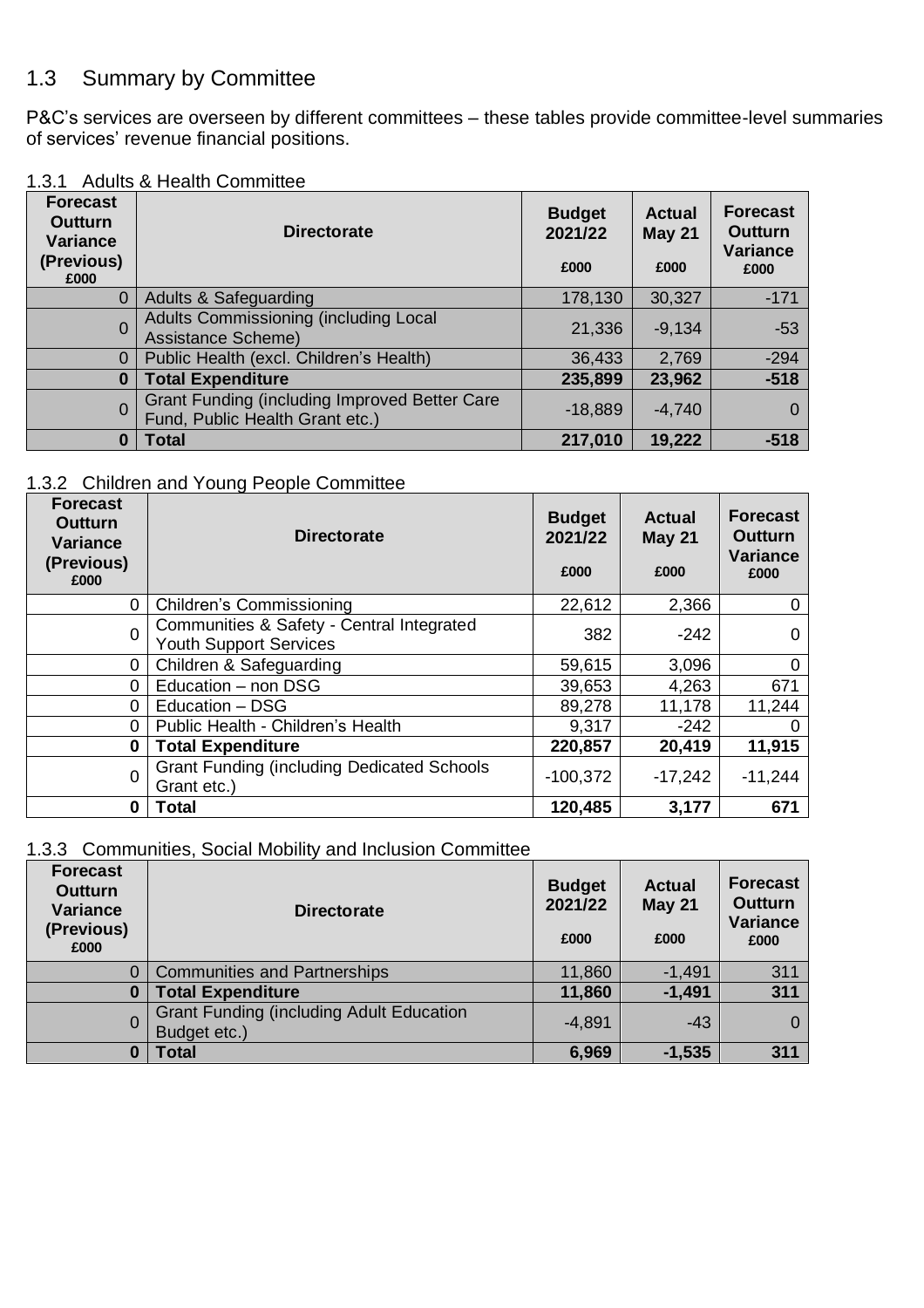#### 1.3.4 Cross Cutting P&C Policy Lines

| <b>Forecast</b><br><b>Variance</b><br><b>Outturn</b><br>(Previous)<br>£000 | <b>Directorate</b>                   | <b>Budget</b><br>2021/22<br>£000 | <b>Actual</b><br>May 21<br>£000 | <b>Forecast</b><br><b>Outturn</b><br><b>Variance</b><br>£000 |
|----------------------------------------------------------------------------|--------------------------------------|----------------------------------|---------------------------------|--------------------------------------------------------------|
| 0                                                                          | Strategic Management - Commissioning | 235                              | 171                             | 0                                                            |
| 0                                                                          | <b>Executive Director</b>            | 3,081                            | 122                             | $-432$                                                       |
| $\bf{0}$                                                                   | <b>Total Expenditure</b>             | 3,316                            | 293                             | $-432$                                                       |
| 0                                                                          | <b>Grant Funding</b>                 | $\Omega$                         |                                 | 0                                                            |
| 0                                                                          | Total                                | 3,316                            | 293                             | -432                                                         |

## 1.4 Significant Issues

People & Communities started 2021/22 with a balanced budget including around £3m of funding to meet Covid-related demand pressures and savings of £4.2m.

P&C budgets are facing increasing pressures each year from rising demand and changes in legislation, and now have pressures because of the pandemic. The directorate's budget has increased by around 10% in 2021/22 to meet these pressures. In 2020/21, the pandemic severely impacted the financial position in P&C, and it is likely that the same will happen over at least the first part of 2021/22

At May 2021, the forecast P&C outturn is an overspend of £326k; around 0.1% of budget. This reflects services' best estimates of their financial position at this point in time but remains very uncertain. Unlike last year, we have had the opportunity to estimate and budget for some expected pressures from the pandemic this year. The Council also has un-ringfenced grant funding from central government to meet Covid-19 pressures across the whole Council. Section 1.2.3 above sets out the estimated Covid-19 pressures this year, some of which will have been estimated and budgeted for, and others are emerging.

P&C will receive specific grant funding from government to deal with aspects of the pandemic as well. The £3m infection control and testing grant is being passed to social care providers, and our first three months of lost income from fees and charges will be met by a grant.

Appendix 1 provides the detailed financial information by service, with Appendix 1a providing a more detailed breakdown of areas funded directly from the Dedicated Schools Grant (DSG) and Appendix 3 providing a narrative from those services projecting a significant variance against budget.

### 1.4.1 Adults

Like councils nationally, Adult Services in Cambridgeshire has faced cost pressures for several years. This has been due to the rising cost of care home and home care provision due to both the requirement to be compliant with the national living wage and the increasing complexity of needs of people receiving care (both older people and working age adults). Budgets are set broadly based on this trend continuing, with some mitigations.

At the end of May, Adults are forecasting an underspend of £224k (0.1%), with pressures in some disability services offset with an underspend forecast in Older People's services.

The financial and human impact of Covid-19 has been substantial for Adult Services, overspending in 2020/21 because of the need to provide additional support to care providers, disrupted savings delivery, and rising needs of people receiving care. Some adults who were previously supported at home by friends, family and local community services have not been able to secure this support during Covid-19 due to visiting restrictions during lockdown. This has increased reliance on professional services; the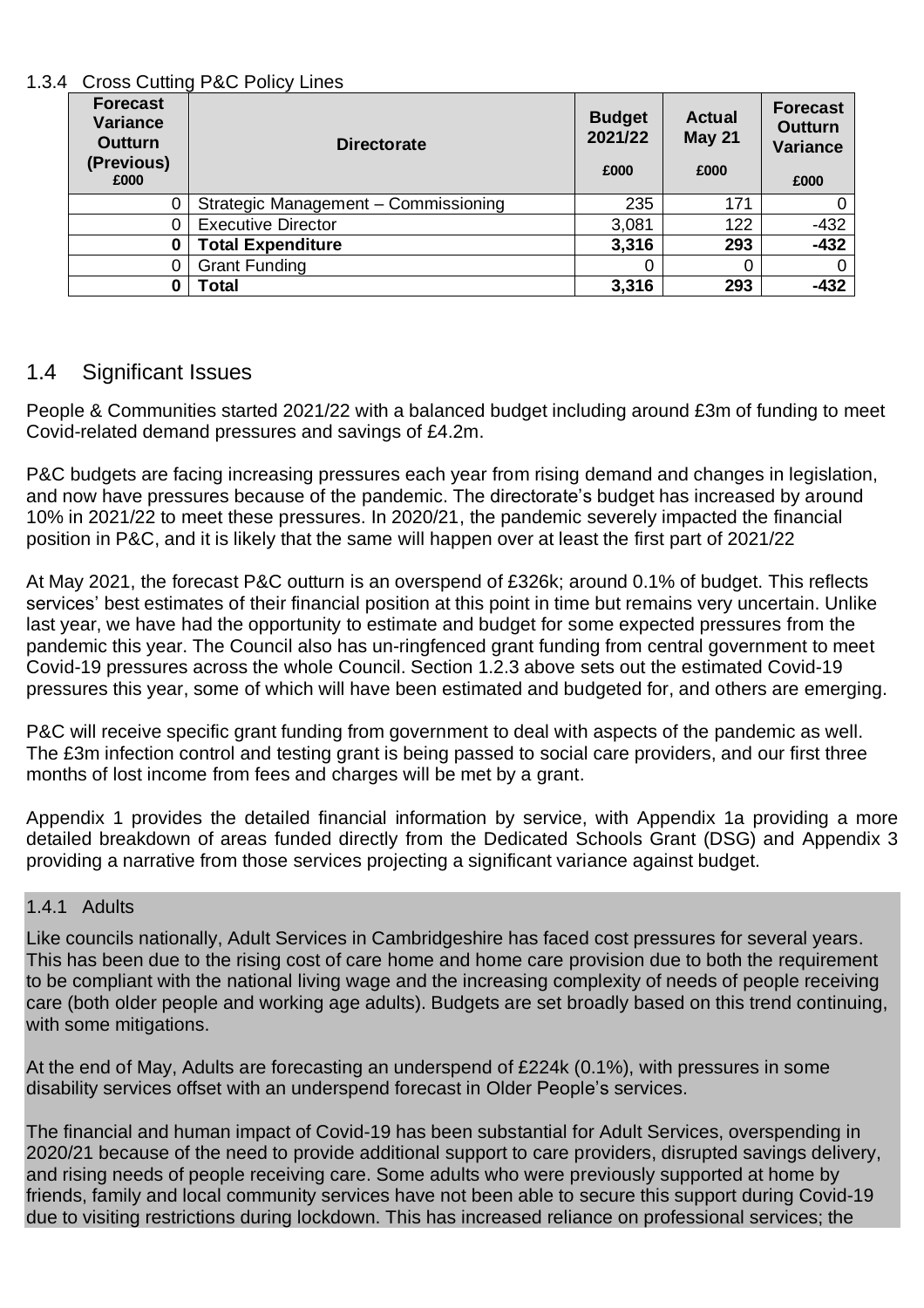ability to focus on conversations about the use of technology, community support or other preventative services have been restricted due to the refocusing of staffing resources towards discharge from hospital work and supporting care providers. Many vulnerable adults have developed more complex needs during lockdown as they have not accessed the usual community-based services or early help services. We are expecting the longer-term financial impact of this to be very large.

Despite this, some services over 2020/21, and continuing into 2021/22, have seen expenditure at less than budgeted levels. This is particularly the case with spend on residential and nursing care for older people, where spend today is below the level budgeted for and therefore budget is available for rising demand or costs. This is causing a forecasted underspend on the Older People's budget, but the financial position of this service is considerably uncertain. There is likely to be an increase in need for care services as Covid-19 restrictions ease, and as NHS discharge funding ends in the middle of the year, as well as evidence of a rising complexity of need which will increase costs. Care provider support may also be required if government funding is not aligned to how long infection control requirements last. The forecast underspend assumes a lot of growth in cost from this month to the end of the year.

We will review in detail on a quarterly basis the activity information and other cost drivers to validate this forecast position, and so this remains subject to variation as circumstances change.

Learning Disabilities (LD) and Mental Health services have got cost pressures that are driving a forecast overspend for the year. Levels of need have risen greatly over the last year, and this is exacerbated by several new service users with LD care packages with very complex health needs, requiring large amounts of care that cost much more than we budget for an average new care service. LD services in Cambridgeshire work in a pooled budget with the NHS, so any increase in cost in-year is shared.

#### 1.4.2 Children's

Although the levels of actual spend in relation to Covid-19 remained relatively low within Children's there are a number of areas which are likely to result in significant increased costs as we move into 2021/22 because of the pandemic:

- Due to the lockdown and lack of visibility of children, referrals to Children's saw a significant reduction; we predicted that there would be demand building up with a need for an increase in staff costs resulting from an increase in the number of referrals, requiring assessments and longer term working with families, whose needs are likely to be more acute, due to early support not having been accessed, within both early help and children's social care.
- We have seen an increase in the numbers of referrals of children and young people with more complex needs. This has been the case in other areas and signals that there is likely to be an increase in demand both in terms of volumes and complexity of need.
- While numbers in care are continuing to decline, albeit more slowly, we have seen a small increase in the number of young people in care with extremely complex needs that have required more specialist and expensive placements. There is a shortage of placements for this group of young people, and placement costs have been increasing from an already very high unit cost. Across the health and care system we are working on developing an invest to save business case to develop local services to meet the needs of these young people. The Covid-19 pandemic has also affected the full implementation of Family Safeguarding, with a small number of adult practitioner posts remaining vacant. Family Safeguarding is associated with lower numbers of children in the care system; the full benefit of the model requires all posts to be recruited to, and it is therefore possible that overall numbers in care may reduce more slowly than anticipated over coming months.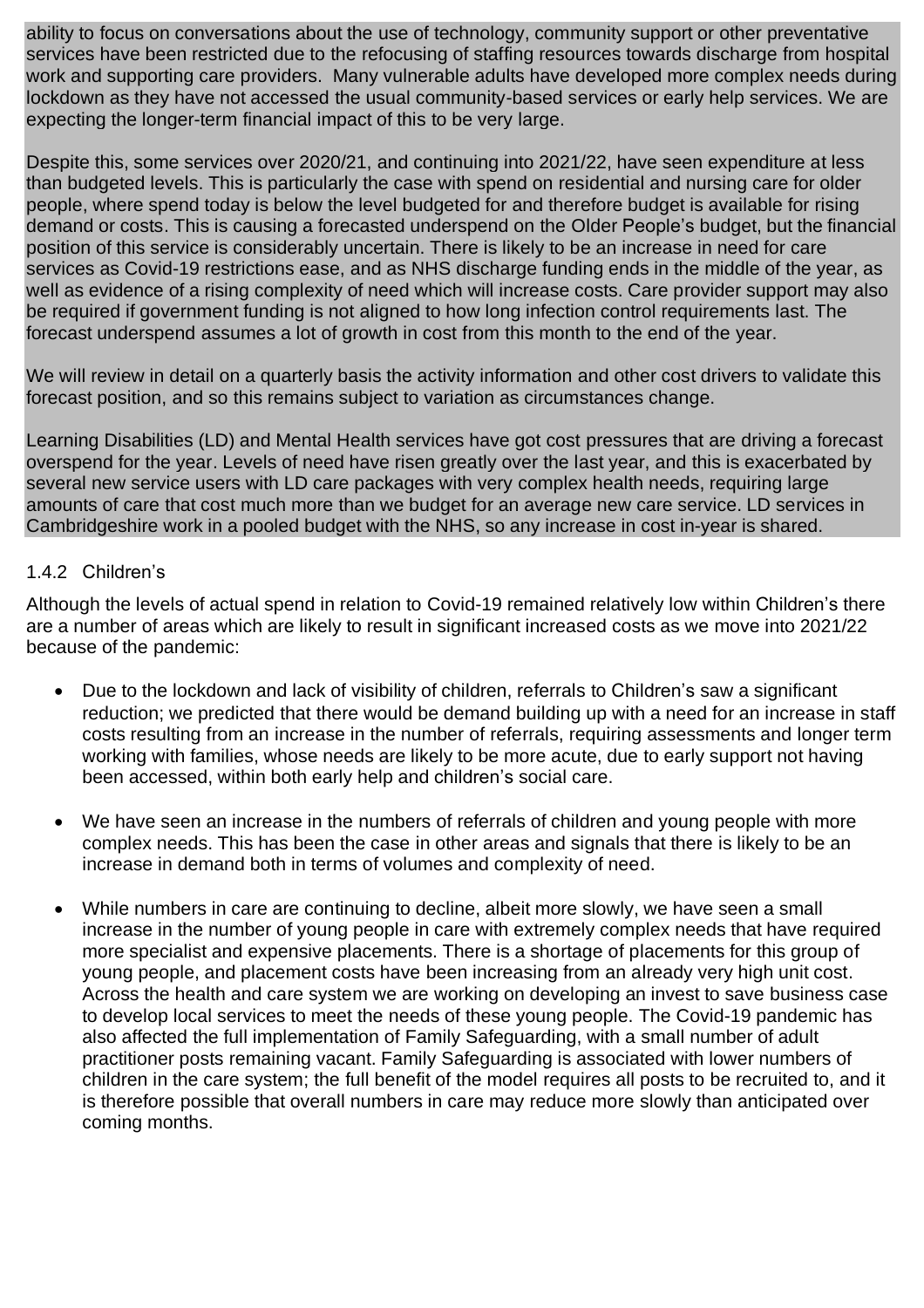#### 1.4.3 Education

Education – A number of services within Education have lost income as a result of the Covid-19 pandemic. Some areas have been able to deliver services in different ways or have utilised their staff and/or building to provide support to other services to mitigate the overall impact. Outdoor Education is currently forecasting an in-year overspend of £639k due to school residential visits not being allowed until mid-May and a reduction in numbers in order to adhere to Covid-19 guidance.

The overall impact has been significant for many services with a traded element and may continue to deteriorate if schools and other providers choose not to access this provision as frequently in the future. The viability of outdoor education provision will need to be an area for discussion.

Dedicated Schools Grant (DSG) – Appendix 1a provides a detailed breakdown of all DSG spend within P&C. The budget figures are net of recoupment for academies and high needs place funding.

Due to the continuing increase in the number of children and young people with an Education, Health and Care Plan (EHCP), and the complexity of need of these young people the overall spend on the High Needs Block element of the DSG funded budgets has continued to rise. At the end of 2020/21 the High Needs Block overspent by approximately £12.5m, which was in line with previous forecasts. However, there were a number of one-off underspends in other areas of the DSG which resulted in a net DSG overspend of £9.7m to the end of the year.

When added to the existing DSG deficit of £16.6m brought forward from previous years and allowing for required prior-year technical adjustments this totals a cumulative deficit of £26.4m to be carried forward into 2021/22. Based on initial budget requirements for 2021/22 there is an underlying forecast pressure of £11.2m relating to High Needs.

This is a ring-fenced grant and, as such, overspends do not currently affect the Council's bottom line. We are working with the Department for Education (DfE) to manage the deficit and evidence plans to reduce spend.

#### 1.4.4 Communities

The Coroners service is reporting an opening pressure of £319k mainly as a result of additional costs related to Covid-19. Work is currently ongoing to review overall resources requirements of the service.

### 1.4.5 Executive Director

The Executive Director line is forecasting an underspend of £432k, due to a large provision for spend on Personal Protective Equipment (PPE) for service delivery expected to partly not be required as central government has extended its cost-neutral PPE scheme for councils into 2021/22 aligning it with the current phasing of restrictions easing. This forecast underspend is half of that provision.

## 1.5 Significant Issues – Public Health

The Public Health directorate is funded wholly by ringfenced grants, mainly the Public Health Grant. The work of the directorate has been severely impacted by the pandemic, as capacity has been re-directed to outbreak management, testing, and infection control work. The directorate's expenditure has increased by nearly 50% with the addition of new grants to fund outbreak management, mainly the Contain Outbreak Management Fund.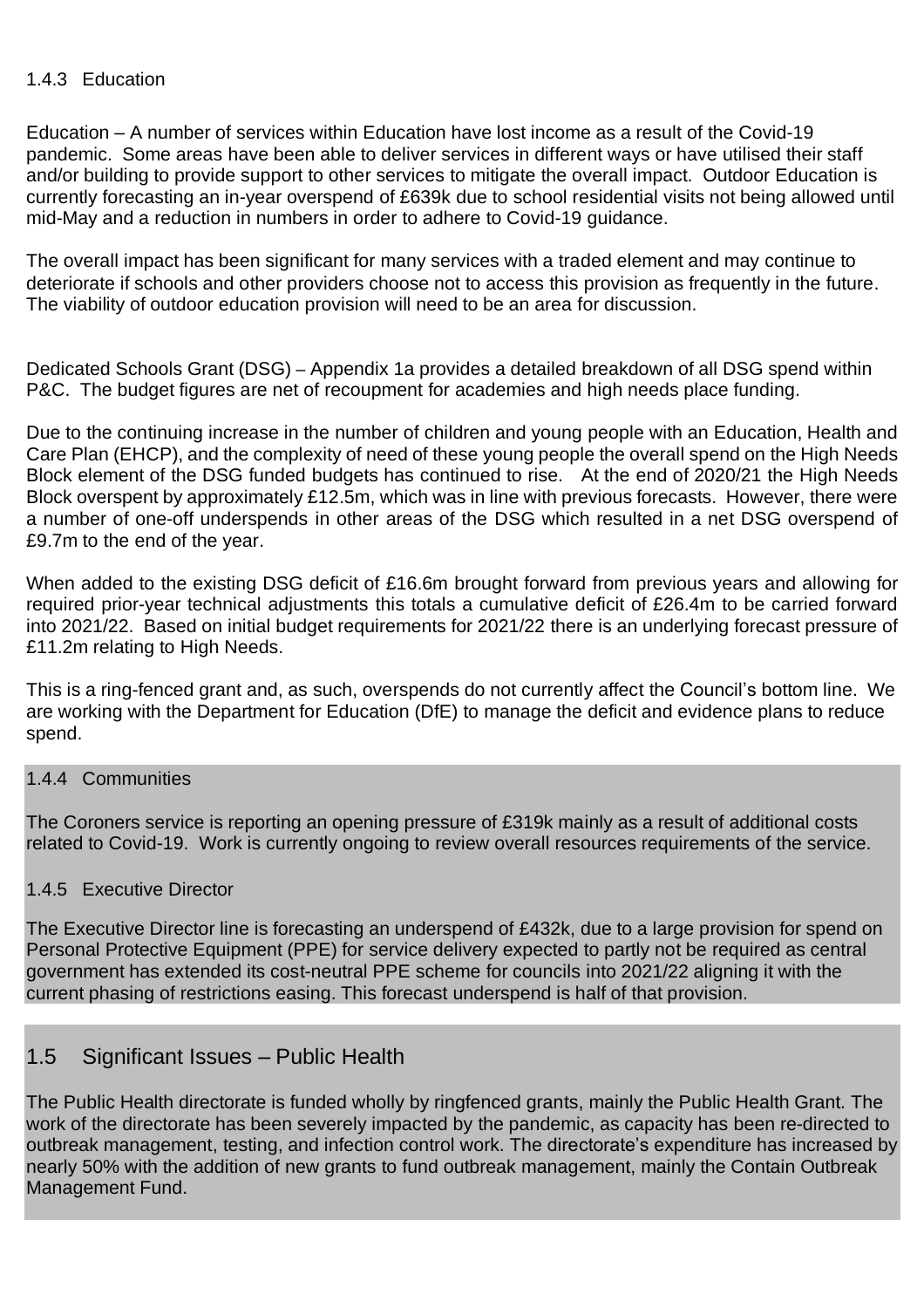In 2020/21, the pandemic caused an underspend on many of PH's business as usual services. Much of the directorate's spend is contracts with or payments to the NHS for specific work, and the NHS' refocussing on pandemic response and vaccination reduced activity-driven costs to the PH budget. There is a risk of this continuing into the first part of 2021/22 with indications that spend is currently below budgeted levels. Service demand is difficult to predict and will be kept under review.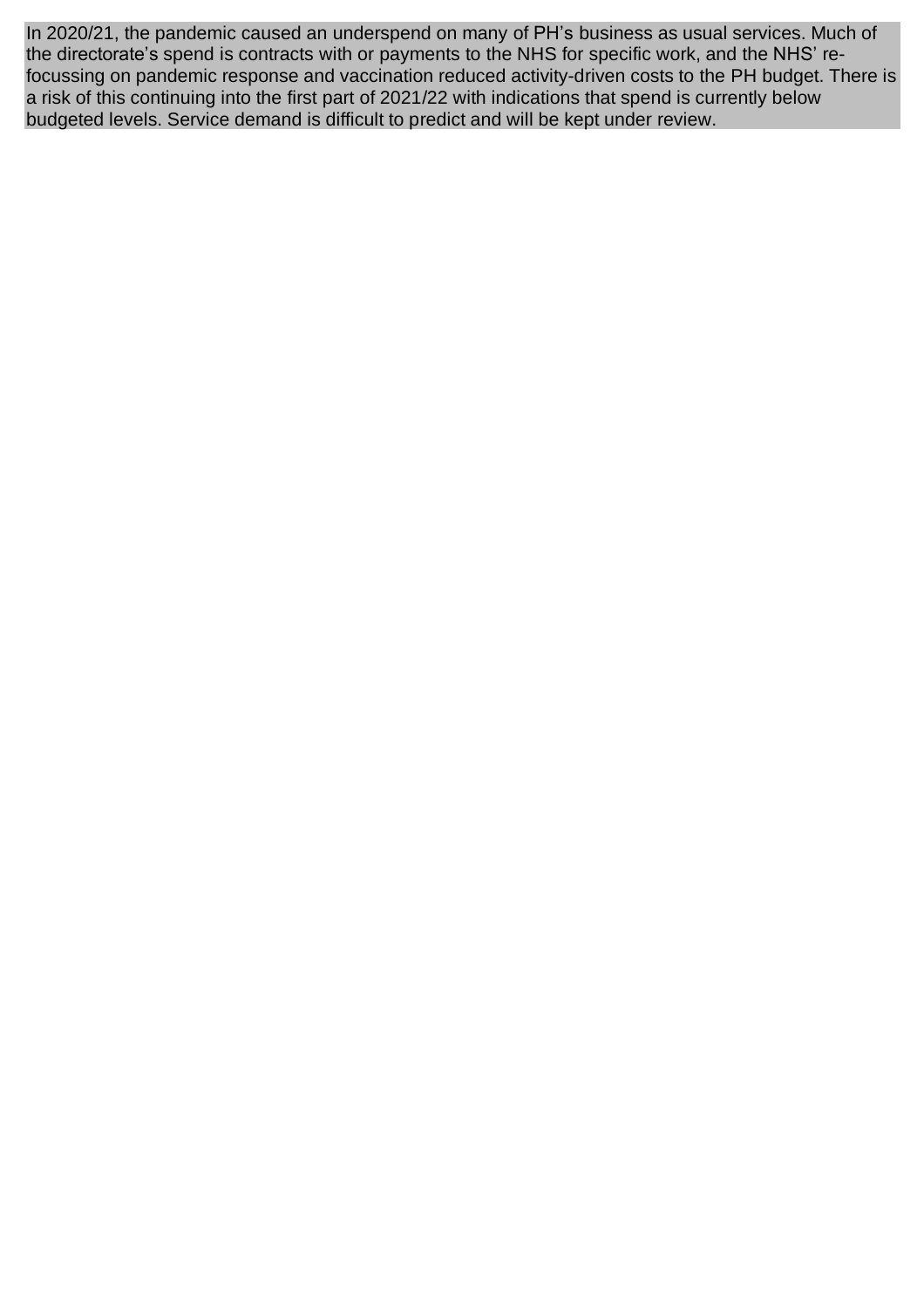# 2. Capital Executive Summary

## 2021/22 In Year Pressures/Slippage

The P&C Capital Plan for 2021/22 has reduced by £1.836m since the Business Plan was published, resulting in a revised budget of £44.588m. This reduction is due the combination of schemes being removed or added, delayed into future years and changes to carry forward positions from 2020/21. The schemes with major variations of £500k or greater are listed below;

| <b>Scheme</b>                                 |            | 2021/22<br>change<br>(£000) | Overall<br><b>Scheme</b><br>Change<br>(£000) |
|-----------------------------------------------|------------|-----------------------------|----------------------------------------------|
| <b>Littleport Community Primary</b>           | Slipped    | -591                        | 0                                            |
| <b>WING Development</b>                       | Slipped    | 609                         | 0                                            |
| St Philips Primary School                     | Slipped    | $-710$                      | 0                                            |
| <b>Isleham Primary</b>                        | <b>New</b> | 10                          | 11,226                                       |
| Cambourne Village College Phase 3b            | Slipped    | $-5,276$                    | 0                                            |
| School Condition, Maintenance & Suitability   | Additional | 715                         | 715                                          |
| <b>Meldreth Caretaker House</b>               | <b>New</b> | 15                          | 300                                          |
| East Cambridgeshire Adult Service Development | Removed    | $-1,875$                    | $-3,000$                                     |

#### Funding

The following changes in funding for 2021/22 have occurred since the Business Plan was published:

- School Conditions Allocation government grant funding increased by £715k.
- Adjustment to carry forward funding increased by £4,462k.
- Devolved formula capital reduced by £31k
- Adult specific Grant reduced by £1,000k
- Additional SEN funding announced for Cambridgeshire £2,709k
- Prudential Borrowing reduced by £8,691k to account for savings and slippage on projects since the business plan was approved.

In May the £2,709 additional SEN funding was removed from the 2021/22 capital plan as it is expected that this will be used toward the capital cost of the new area special school to be established in Alconbury Weald now known as Prestley Wood.

Details of the currently forecasted capital variances can be found in appendix 4.

## 3. Savings Tracker Summary

The savings tracker is produced quarterly to monitor delivery of savings against agreed plans. The first savings tracker of 2021/22 will be produced at the end of June.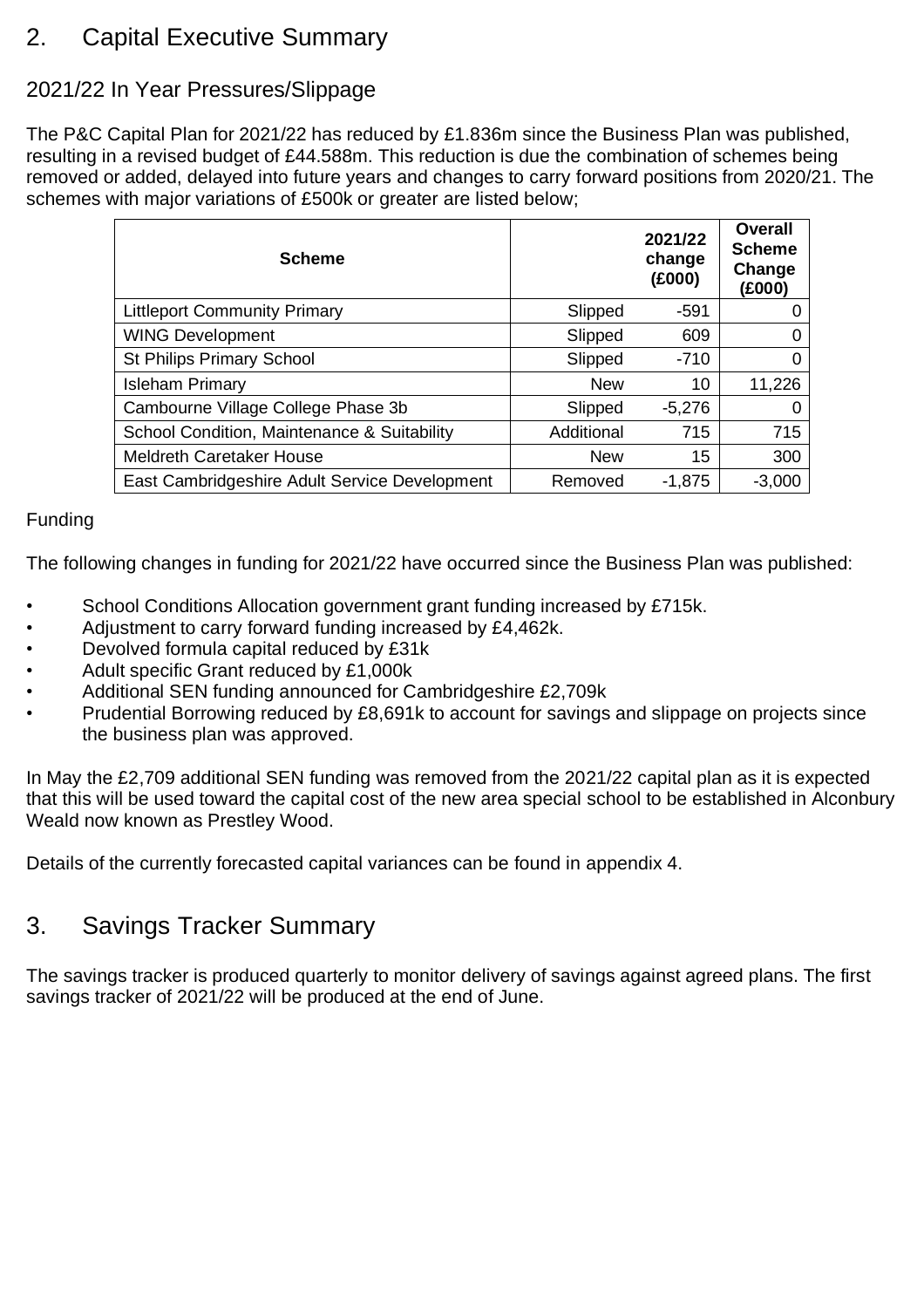# 4. Technical note

On a biannual basis, a technical financial appendix will be included as appendix 6. This appendix will cover:

- Grants that have been received by the service, and where these have been more or less than expected.
- Budget movements (virements) into or out of P&C from other services (but not within P&C), to show why the budget might be different from that agreed by Full Council.
- Service reserves funds held for specific purposes that may be drawn down in-year or carriedforward – including use of funds and forecast draw-down.

## 5. Key Activity Data

The Actual Weekly Costs for all clients shown in section 2.5.1-2 are calculated based on all clients who have received a service, are receiving a service, or we plan will receive a service. Some clients will have ceased receiving a service in previous months, or during this month, or we will have assumed an end date in the future.

5.1 Children and Young People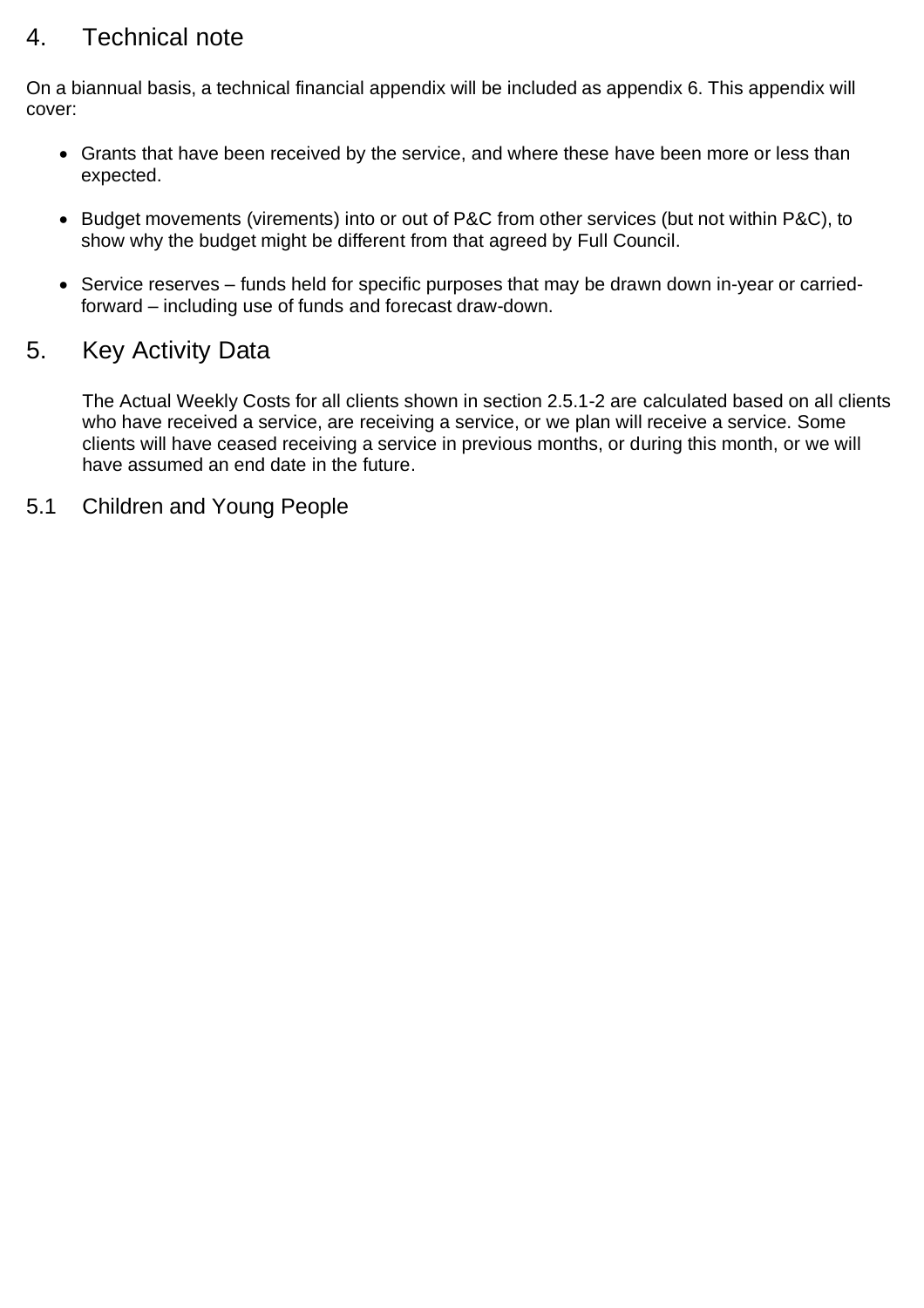| <u>5.1.1</u><br><u>Key activity data at the end of May 21 for Children in Care Placements is shown below:</u> |                                        |                         |                           |                                    |                                               |                        |                     |                                    |                                                 |                              |                                      |
|---------------------------------------------------------------------------------------------------------------|----------------------------------------|-------------------------|---------------------------|------------------------------------|-----------------------------------------------|------------------------|---------------------|------------------------------------|-------------------------------------------------|------------------------------|--------------------------------------|
|                                                                                                               |                                        | <b>BUDGET</b>           |                           |                                    |                                               | <b>ACTUAL (May 21)</b> |                     |                                    | <b>VARIANCE</b>                                 |                              |                                      |
| Service Type                                                                                                  | No of<br>placements<br><b>Budgeted</b> | Annual<br><b>Budget</b> | No. of<br>weeks<br>funded | Average<br>weekly cost<br>per head | Snapshot of<br>No. of<br>placements<br>May 21 | Yearly<br>Average      | Forecast<br>Outturn | Average<br>weekly cost<br>per head | Yearly Average<br>budgeted no.<br>of placements | Net<br>Variance to<br>Budget | Average<br>weekly cost<br>$diff$ +/- |
| Residential - disability                                                                                      | $\overline{7}$                         | £1,204k                 | 52                        | 3,307.62                           | 8                                             | 6.46                   | £1,082k             | 3,069.46                           | $-0.54$                                         | $-f122k$                     | $-238.16$                            |
| Residential - secure accommodation                                                                            | $\mathbf{1}$                           | £365k                   | 52                        | 7,019.23                           | 0                                             | 0.00                   | £k                  | 0.00                               | $-1.00$                                         | $-E365k$                     | $-7,019.23$                          |
| Residential schools                                                                                           | 10                                     | £1,044k                 | 52                        | 2,006.99                           | 6                                             | 5.72                   | £503k               | 1,984.27                           | $-4.28$                                         | $-E541k$                     | $-22.72$                             |
| Residential homes                                                                                             | 35                                     | £6.028k                 | 52                        | 3,311.90                           | 39                                            | 37.18                  | £6,966k             | 3,684.78                           | 2.18                                            | £938k                        | 372.88                               |
| Independent Fostering                                                                                         | 230                                    | £10,107k                | 52                        | 845.04                             | 225                                           | 218.42                 | £9,672k             | 869.53                             | $-11.58$                                        | $-E434k$                     | 24.49                                |
| Supported Accommodation                                                                                       | 20                                     | £1,755k                 | 52                        | 1,687.92                           | 23                                            | 17.04                  | £1,546k             | 1,483.28                           | $-2.96$                                         | $-E209k$                     | $-204.64$                            |
| $ 16+$                                                                                                        | 8                                      | £200k                   | 52                        | 480.41                             | 4                                             | 2.10                   | £34k                | 256.60                             | $-5.90$                                         | $-£165k$                     | $-223.81$                            |
| Supported Living                                                                                              | 3                                      | £376k                   | 52                        | 2,411.58                           | 3                                             | 1.48                   | £253k               | 2,115.56                           | $-1.52$                                         | $-f124k$                     | $-296.02$                            |
| Growth/Replacement                                                                                            | 0                                      | £k                      | $\Omega$                  | 0.00                               | 0                                             | 0.00                   | £1,023k             | 0.00                               |                                                 | £1,023k                      | 0.00                                 |
| Additional one off budget/actuals                                                                             | 0                                      | £k                      | $\mathbf{0}$              | 0.00                               | 0                                             | 0.00                   | £k                  | 0.00                               |                                                 | £k                           | 0.00                                 |
| Mitigations required                                                                                          | 0                                      | £k                      | $\mathbf{0}$              | 0.00                               | 0                                             | 0.00                   | £k                  | 0.00                               |                                                 | £k                           | 0.00                                 |
| <b>TOTAL</b>                                                                                                  | 314                                    | £21,078k                |                           |                                    | 308                                           | 288.40                 | £21,078k            |                                    | $-24.08$                                        | £K                           |                                      |
| In-house Fostering                                                                                            | 240                                    | £5,103k                 | 56                        | 382.14                             | 226                                           | 219.77                 | £4,389k             | 362.57                             | $-20.23$                                        | $-E714k$                     | $-19.57$                             |
| <b>TOTAL</b>                                                                                                  | 240                                    | £5,103k                 |                           |                                    | 226                                           | 219.77                 | £4,389k             |                                    | $-20.23$                                        | $-f1,124k$                   |                                      |
| Adoption Allowances                                                                                           | 97                                     | £1,063k                 | 52                        | 210.16                             | 88                                            | 87.03                  | £1,078k             | 224.49                             | $-9.97$                                         | £15k                         | 14.33                                |
| Special Guardianship Orders                                                                                   | 322                                    | £2,541k                 | 52                        | 151.32                             | 286                                           | 280.60                 | £2,167k             | 145.03                             | $-41.4$                                         | $-E373k$                     | $-6.29$                              |
| Child Arrangement Orders                                                                                      | 55                                     | £462k                   | 52                        | 160.96                             | 55                                            | 53.88                  | £435k               | 156.13                             | $-1.12$                                         | $-E26k$                      | $-4.83$                              |
| Concurrent Adoption                                                                                           | 3                                      | £33k                    | 52                        | 210.00                             | 1                                             | 1.00                   | £11k                | 210.00                             | $-2$                                            | $-E22k$                      | 0.00                                 |
| <b>TOTAL</b>                                                                                                  | 477                                    | £4,098k                 |                           |                                    | 430                                           | 422.51                 | £3,692k             |                                    | $-9.97$                                         | $-£406k$                     |                                      |
| <b>OVERALL TOTAL</b>                                                                                          | 1,031                                  | £30,279k                |                           |                                    | 964                                           | 930.68                 | £29,159k            |                                    | $-54.28$                                        | $-f1,530k$                   |                                      |

## $5.1.1$  Key activity data at the end of May 21 for Children in Care Placements is shown below:

#### NOTES:

In house Fostering payments fund 56 weeks as carers receive two additional weeks payment during the Summer holidays and one additional week each for Christmas and birthday.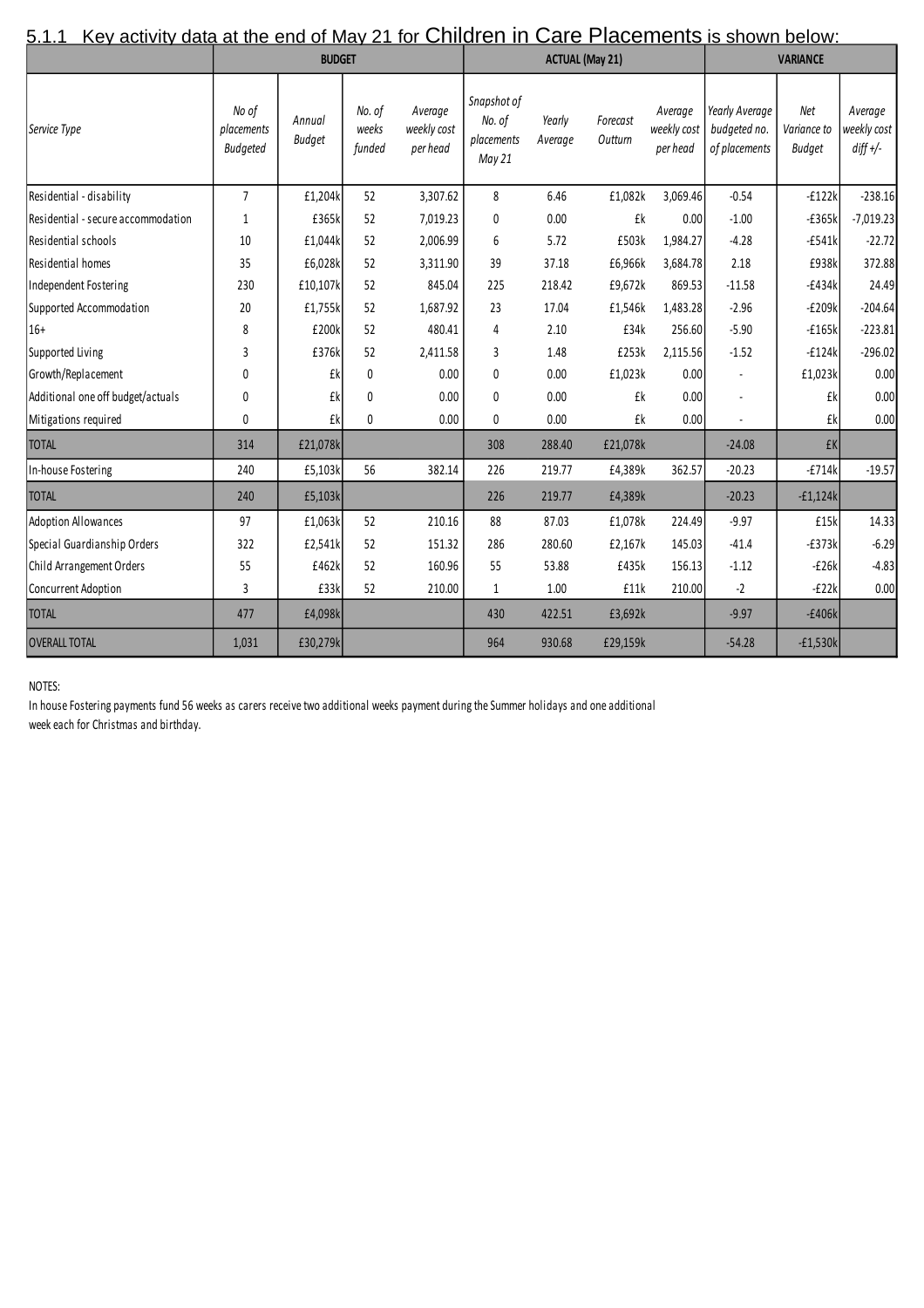5.1.2 Key activity data at the end of May 21 for SEN Placements is shown below:

The following key activity data for SEND covers 5 of the main provision types for pupils with EHCPs.

Budgeted data is based on actual data at the close of 2020/21 and an increase in pupil numbers over the course of the year.

Actual data is based on a snapshot of provision taken at the end of the month and reflect current numbers of pupils and average cost

|                            |                                                      | <b>BUDGET</b> |                                       |                         |        | <b>ACTUAL (May 21)</b> |                                                  |               |                 |                          | <b>FORECAST</b> |  |
|----------------------------|------------------------------------------------------|---------------|---------------------------------------|-------------------------|--------|------------------------|--------------------------------------------------|---------------|-----------------|--------------------------|-----------------|--|
| <b>Provision Type</b>      | Average<br>Expected in-<br>No. pupils<br>annual cost |               | <b>Budget</b><br>(f000)<br>(excluding | No. Pupils as of May 21 |        | % growth<br>used       | Average annual cost per<br>pupils as of May 2021 |               |                 |                          |                 |  |
|                            |                                                      | year growth   | per pupil (£)                         | academy<br>recoupment)  | Actual | Variance               |                                                  | Actual<br>(f) | Variance<br>(f) | Forecast<br>spend<br>(f) | Variance<br>(f) |  |
| Mainstream top up *        | 1,913                                                | 174           | 8,130                                 | 16,059                  | 2,012  | 99                     | 157%                                             | 8,136         | 6               | 16,059                   | 0               |  |
| Special School **          | 1,326                                                | 121           | 10,755                                | 20,811                  | 1,270  | $-56$                  | 54%                                              | 10,852        | 97              | 20,811                   | 0               |  |
| HN Unit <sup>**</sup>      | 202                                                  | n/a           | 13,765                                | 3,182                   | 208    | 6                      | n/a                                              | 13,763        |                 | 3,182                    | 0               |  |
| Out of School Tuition **** | 84                                                   | n/a           | 45,600                                | 3,834                   | 178    | 94                     | n/a                                              | 41,370        | $-4,230$        | 3,834                    | 0               |  |
| SEN Placement (all) ***    | 243                                                  | n/a           | 53,464                                | 13,012                  | 247    | 4                      | n/a                                              | 52,680        | $-784$          | 13,012                   | 0               |  |
| Total                      | 3,768                                                | 294           |                                       | 56,898                  | 3,915  | 147                    | 149.78%                                          |               |                 | 56,898                   |                 |  |

\* LA cost only

\*\* Excluding place funding

\*\*\* Education contribution only

## 5.2 Adults

In the following key activity data for Adults & Safeguarding, the information given in each column is as follows:

- Budgeted number of care services: this is the number of full-time equivalent (52 weeks) service users anticipated at budget setting.
- Budgeted average unit cost: this is the planned unit cost per service user per week, given the budget available.
- Actual care services and cost: these reflect current numbers of service users and average cost; they represent a real time snapshot of service-user information.

A consistent format is used to aid understanding, and where care types are not currently used in a particular service those lines are greyed out.

The direction of travel (DoT) compares the current month's figure with the previous month.

The activity data for a given service will not directly tie back to its forecast outturn reported in appendix 1. This is because the detailed forecasts include other areas of spend, such as ended care services and staffing costs, as well as the activity data including some care costs that sit within Commissioning budgets.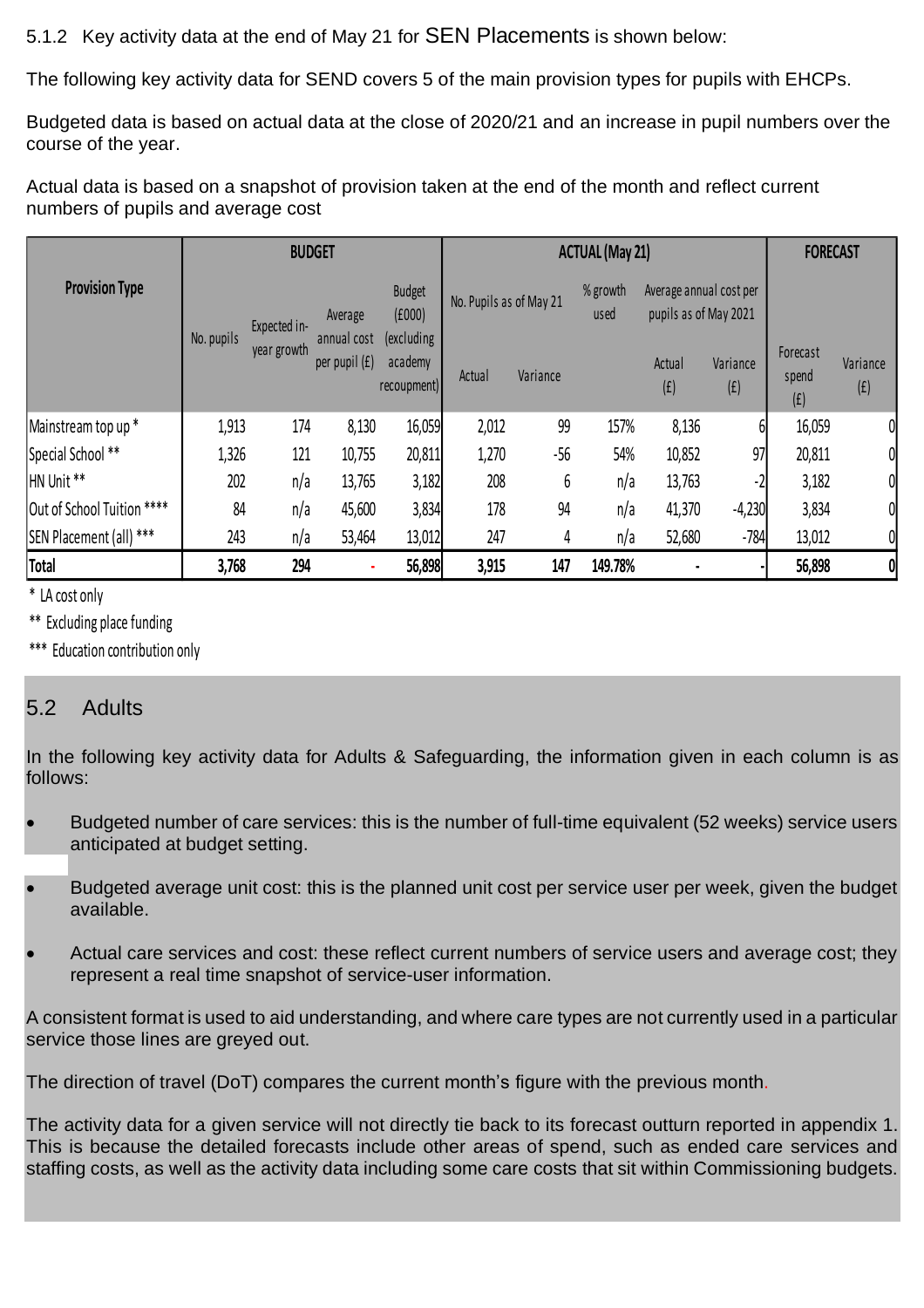## 5.2.1 Key activity data at the end of May 21 for Learning Disability Partnership is shown below:

| Learning Disability Partnership     |                                                                     | <b>BUDGET</b>                                                |                                |                                           |                            | <b>ACTUAL (May 2021/22)</b>                                 |             | Forecast               |                       |                 |
|-------------------------------------|---------------------------------------------------------------------|--------------------------------------------------------------|--------------------------------|-------------------------------------------|----------------------------|-------------------------------------------------------------|-------------|------------------------|-----------------------|-----------------|
| Service Type                        | <b>Expected</b><br><b>No. of Care</b><br><b>Packages</b><br>2021/22 | <b>Budgeted</b><br>Average<br><b>Unit Cost</b><br>(per week) | <b>Annual</b><br><b>Budget</b> | <b>Current</b><br>Care<br><b>Packages</b> | D<br>$\boldsymbol{o}$<br>T | Current<br><b>Average</b><br><b>Unit Cost</b><br>(per week) | D<br>0<br>T | Total spend/<br>income | D<br>$\boldsymbol{0}$ | <b>Variance</b> |
| <b>Accommodation based</b>          |                                                                     |                                                              |                                |                                           |                            |                                                             |             |                        |                       |                 |
| ~Residential                        | 251                                                                 | £1,759                                                       | £24,664k                       | 252 个                                     |                            | £1,776 $\uparrow$                                           |             | £24,835k 个             |                       | £171k           |
| ~Nursing                            | $6\phantom{.}6$                                                     | £2,385                                                       | £813k                          |                                           | $6 \leftrightarrow$        | £2,385 $\leftrightarrow$                                    |             | £809 $k \downarrow$    |                       | $-E4k$          |
| ~Respite                            | 159                                                                 | £183                                                         | £382k                          | 154 $\downarrow$                          |                            | £208                                                        |             | £378 $k \downarrow$    |                       | $-f4k$          |
| <b>Accommodation based subtotal</b> | 416                                                                 | £1,096                                                       | £25,860k                       | 412                                       |                            | £1,121                                                      |             | £26,022k               |                       | £163k           |
| Community based                     |                                                                     |                                                              |                                |                                           |                            |                                                             |             |                        |                       |                 |
| ~Supported Living                   | 456                                                                 | £1,338                                                       | £35,160k                       | 455 $\downarrow$                          |                            | £1,322 $\downarrow$                                         |             | £35,409k 个             |                       | £249k           |
| ~Homecare                           | 386                                                                 | £380                                                         | £6,342k                        | 378 $\downarrow$                          |                            | £373 $\downarrow$                                           |             | £6,341 $k \downarrow$  |                       | $-E1k$          |
| ~Direct payments                    | 403                                                                 | £446                                                         | £8,874k                        | 402 $\downarrow$                          |                            | £442 $\downarrow$                                           |             | £8,923k 个              |                       | £49k            |
| ~Live In Care                       | 15                                                                  | £2,033                                                       | £1,709k                        |                                           | 15 $\leftrightarrow$       | £1,994 $\downarrow$                                         |             | £1,701 $k \downarrow$  |                       | $-E8k$          |
| ~Day Care                           | 437                                                                 | £175                                                         | £4,146k                        | 437 $\leftrightarrow$                     |                            | £176 个                                                      |             | £4,250k 个              |                       | £104k           |
| ~Other Care                         | 57                                                                  | £86                                                          | £856k                          | 58 个                                      |                            | £85 $\downarrow$                                            |             | £844 $k \downarrow$    |                       | $-f11k$         |
| Community based subtotal            | 1,754                                                               | £598                                                         | £57,087k                       | 1,745                                     |                            | £591                                                        |             | £57,468k               |                       | £382k           |
| <b>Total for expenditure</b>        | 2,170                                                               | £693                                                         | £108,806k                      | 2,157                                     |                            | £692                                                        |             | £83,491 $k \downarrow$ |                       | £544k           |
| <b>Care Contributions</b>           |                                                                     |                                                              | $-E4,396k$                     |                                           |                            |                                                             |             | -£4,505 $k$ 个          |                       | $-f109k$        |

-users that are fully funded by the NHS, who generally have very high needs and therefore costly care package

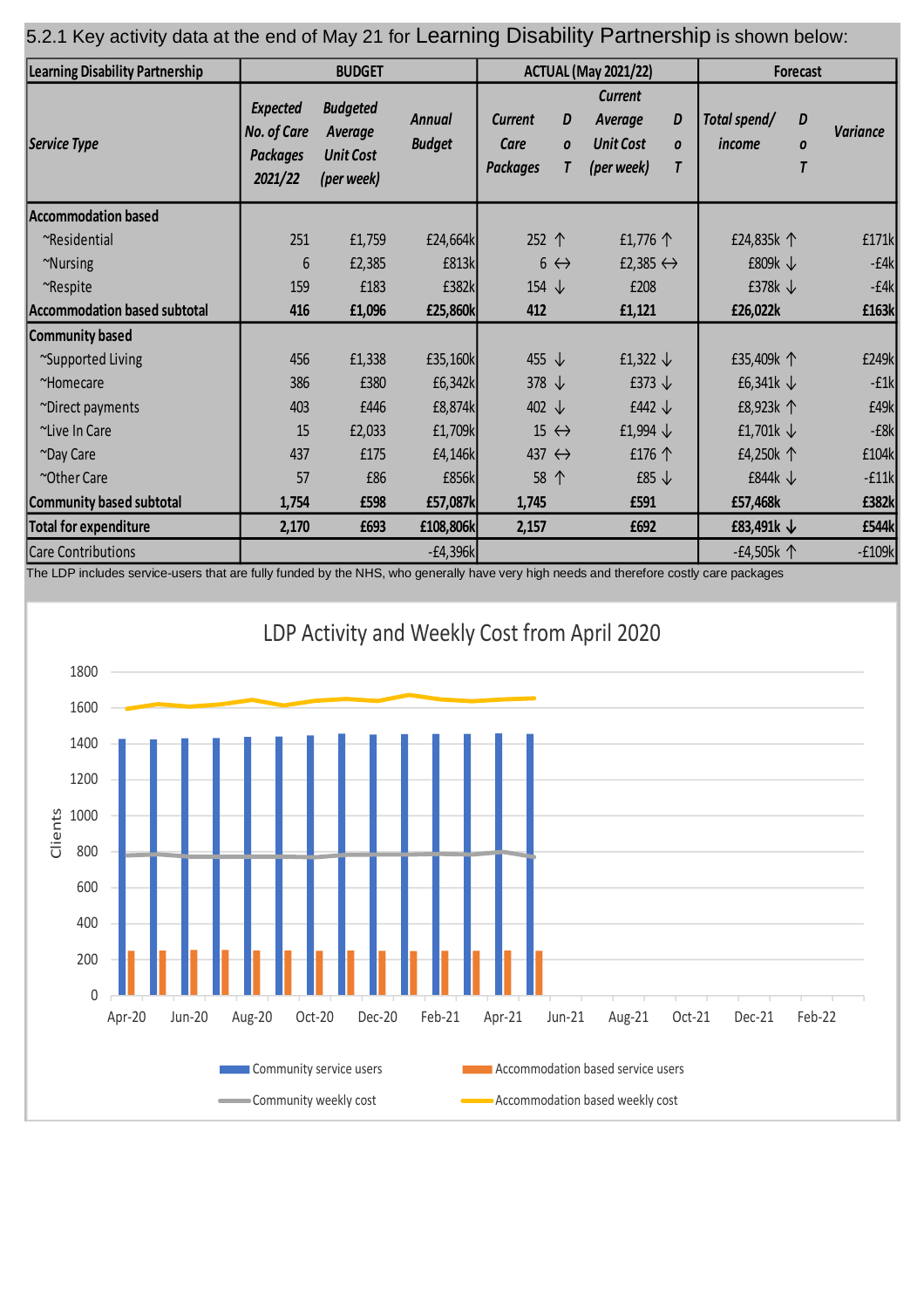| <b>Older People</b>          |                                                              | <b>BUDGET</b>                                                |                                |                                    |                            | <b>ACTUAL (May 2021/22)</b>                                                                            | Forecast                |                                         |                 |
|------------------------------|--------------------------------------------------------------|--------------------------------------------------------------|--------------------------------|------------------------------------|----------------------------|--------------------------------------------------------------------------------------------------------|-------------------------|-----------------------------------------|-----------------|
| Service Type                 | <b>Expected</b><br>No. of Care<br><b>Packaaes</b><br>2021/22 | <b>Budgeted</b><br>Average<br><b>Unit Cost</b><br>(per week) | <b>Annual</b><br><b>Budget</b> | Current<br>Care<br><b>Packages</b> | D<br>$\boldsymbol{0}$<br>T | <b>Current</b><br>D<br>Average<br><b>Unit Cost</b><br>$\boldsymbol{0}$<br>(per week)<br>$\overline{I}$ | Total spend/<br>income  | D<br>$\boldsymbol{0}$<br>$\overline{I}$ | <b>Variance</b> |
| Accommodation based          |                                                              |                                                              |                                |                                    |                            |                                                                                                        |                         |                                         |                 |
| ~Residential                 | 410                                                          | £672                                                         | £14,054k                       | 365 $\downarrow$                   |                            | £637 $\downarrow$                                                                                      | £14,416k 个              |                                         | £362k           |
| ~Residential Dementia        | 517                                                          | £657                                                         | £17,722k                       | 440 $\downarrow$                   |                            | £658 个                                                                                                 | £17,948k 个              |                                         | £226k           |
| ~Nursing                     | 290                                                          | £808                                                         | £12,199k                       | 258 $\downarrow$                   |                            | £739 $\downarrow$                                                                                      | £13,279k 个              |                                         | £1,080k         |
| ~Nursing Dementia            | 203                                                          | £809                                                         | £8,539k                        | 141 $\downarrow$                   |                            | £851 个                                                                                                 | £8,357 $k \downarrow$   |                                         | $-f182k$        |
| ~Respite                     | 41                                                           | £679                                                         | £1,584k                        | 38                                 |                            | £731                                                                                                   | £1,449 $k \downarrow$   |                                         | $-f134k$        |
| Accommodation based subtotal | 1,461                                                        | £694                                                         | £54,098k                       | 1,242                              |                            | £670                                                                                                   | £55,450k                |                                         | £1,351k         |
| Community based              |                                                              |                                                              |                                |                                    |                            |                                                                                                        |                         |                                         |                 |
| ~Supported Living            | 320                                                          | £368                                                         | £5,603k                        | 349 个                              |                            | £142 $\downarrow$                                                                                      | £5,640k 个               |                                         | £37k            |
| ~Homecare                    | 1,510                                                        | £230                                                         | £18,320k                       | $1,224 \downarrow$                 |                            | £239个                                                                                                  | £14,424 $k \downarrow$  |                                         | $-E3,896k$      |
| ~Direct payments             | 160                                                          | £320                                                         | £2,465k                        | 155 $\downarrow$                   |                            | £352 个                                                                                                 | £2,613k 个               |                                         | £148k           |
| ~Live In Care                | 30                                                           | £822                                                         | £1,250k                        | $28 \downarrow$                    |                            | £839 个                                                                                                 | £1,262k 个               |                                         | £12k            |
| ~Day Care                    | 267                                                          | £54                                                          | £763k                          | $72 \downarrow$                    |                            | £71个                                                                                                   | £762 $k \downarrow$     |                                         | £k              |
| ~Other Care                  |                                                              |                                                              | £163k                          |                                    | $\leftrightarrow$          | $\leftrightarrow$                                                                                      | £166k 个                 |                                         | £3k             |
| Community based subtotal     | 2,287                                                        | £243                                                         | £28,564k                       | 1,828                              |                            | £233                                                                                                   | £24,867k                |                                         | $-E3,697k$      |
| <b>Total for expenditure</b> | 3,748                                                        | £419                                                         | £136,761k                      | 3,070                              |                            | £410                                                                                                   | £135,766 $k \downarrow$ |                                         | $-E994k$        |
| <b>Care Contributions</b>    |                                                              |                                                              | $-E20,621k$                    |                                    |                            |                                                                                                        | $-E21,104k$             |                                         | $-E483k$        |

5.2.2 Key activity data at the end of May 21 for Older People's (OP) Services is shown below:

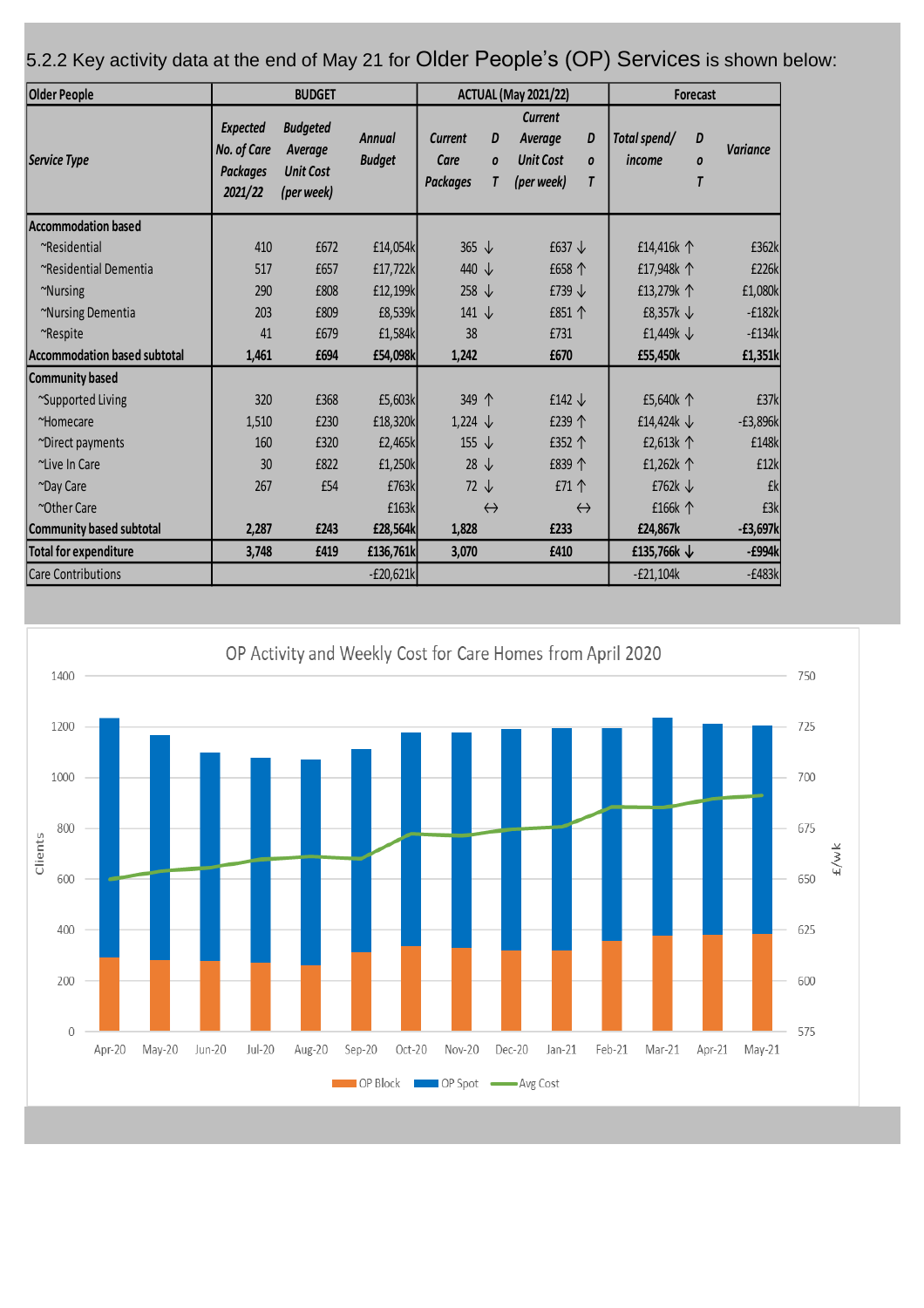| <b>Physical Disabilities</b>        |                                                              | <b>ACTUAL (May 2021/22)</b>                                  |                                |                                           |                     | Forecast                                                    |                          |                          |             |                 |
|-------------------------------------|--------------------------------------------------------------|--------------------------------------------------------------|--------------------------------|-------------------------------------------|---------------------|-------------------------------------------------------------|--------------------------|--------------------------|-------------|-----------------|
| Service Type                        | <b>Expected</b><br>No. of Care<br><b>Packages</b><br>2021/22 | <b>Budgeted</b><br>Average<br><b>Unit Cost</b><br>(per week) | <b>Annual</b><br><b>Budget</b> | <b>Current</b><br>Care<br><b>Packages</b> | D<br>0<br>T         | <b>Current</b><br>Average<br><b>Unit Cost</b><br>(per week) | D<br>0<br>$\overline{I}$ | Total spend/<br>income   | D<br>0<br>T | <b>Variance</b> |
| <b>Accommodation based</b>          |                                                              |                                                              |                                |                                           |                     |                                                             |                          |                          |             |                 |
| ~Residential                        | 33                                                           | £905                                                         | £1,611k                        | 37 个                                      |                     | £637 $\downarrow$                                           |                          | £1,545 $k \downarrow$    |             | $-£66k$         |
| ~Residential Dementia               | $\overline{4}$                                               | £935                                                         | £195k                          | 7个                                        |                     | £658 $\downarrow$                                           |                          | £137 $k \downarrow$      |             | $-E58k$         |
| ~Nursing                            | 38                                                           | £1,149                                                       | £2,438k                        | 46 个                                      |                     | £739 $\downarrow$                                           |                          | £2,356 $k \downarrow$    |             | $-E82k$         |
| ~Nursing Dementia                   | $\overline{3}$                                               | £1,192                                                       | £192k                          |                                           | $3 \leftrightarrow$ | £851 $\downarrow$                                           |                          | £107 $k \downarrow$      |             | $-E86k$         |
| ~Respite                            | $\overline{2}$                                               | £685                                                         | £114k                          | 10                                        |                     | £731                                                        |                          | £114 $k \leftrightarrow$ |             | £k              |
| <b>Accommodation based subtotal</b> | 80                                                           | £1,010                                                       | £4,550k                        | 103                                       |                     | £628                                                        |                          | £4,259k                  |             | $-E292k$        |
| Community based                     |                                                              |                                                              |                                |                                           |                     |                                                             |                          |                          |             |                 |
| ~Supported Living                   | $\overline{7}$                                               | £843                                                         | £551k                          | 37 个                                      |                     | £142 $\downarrow$                                           |                          | £539 $k \downarrow$      |             | $-f12k$         |
| ~Homecare                           | 389                                                          | £257                                                         | £5,326k                        | 424 个                                     |                     | £239 $\downarrow$                                           |                          | £5,356k 个                |             | £30k            |
| ~Direct payments                    | 285                                                          | £398                                                         | £5,279k                        | 279 $\downarrow$                          |                     | £352 $\downarrow$                                           |                          | £5,164 $k \downarrow$    |             | $-f116k$        |
| ~Live In Care                       | 35                                                           | £862                                                         | £1,627k                        | $35 \leftrightarrow$                      |                     | £839 $\downarrow$                                           |                          | £1,609 $k \downarrow$    |             | $-E19k$         |
| ~Day Care                           | 21                                                           | £85                                                          | £94k                           | 24 个                                      |                     | £71 $\downarrow$                                            |                          | £103k 个                  |             | £8k             |
| ~Other Care                         |                                                              |                                                              | £4k                            | 1个                                        |                     |                                                             | $\leftrightarrow$        | £1 $k \downarrow$        |             | $-E3k$          |
| Community based subtotal            | 737                                                          | £341                                                         | £12,882k                       | 800                                       |                     | £295                                                        |                          | £12,771k                 |             | $-f111k$        |
| <b>Total for expenditure</b>        | 817                                                          | £406                                                         | £21,982k                       | 903                                       |                     | £333                                                        |                          | £21,289 $k \downarrow$   |             | $-E694k$        |
| <b>Care Contributions</b>           |                                                              |                                                              | $-E2,154k$                     |                                           |                     |                                                             |                          | $-E2,154k$               |             | <b>£k</b>       |

5.2.3 Key activity data at the end of May 21 for Physical Disabilities Services is shown below: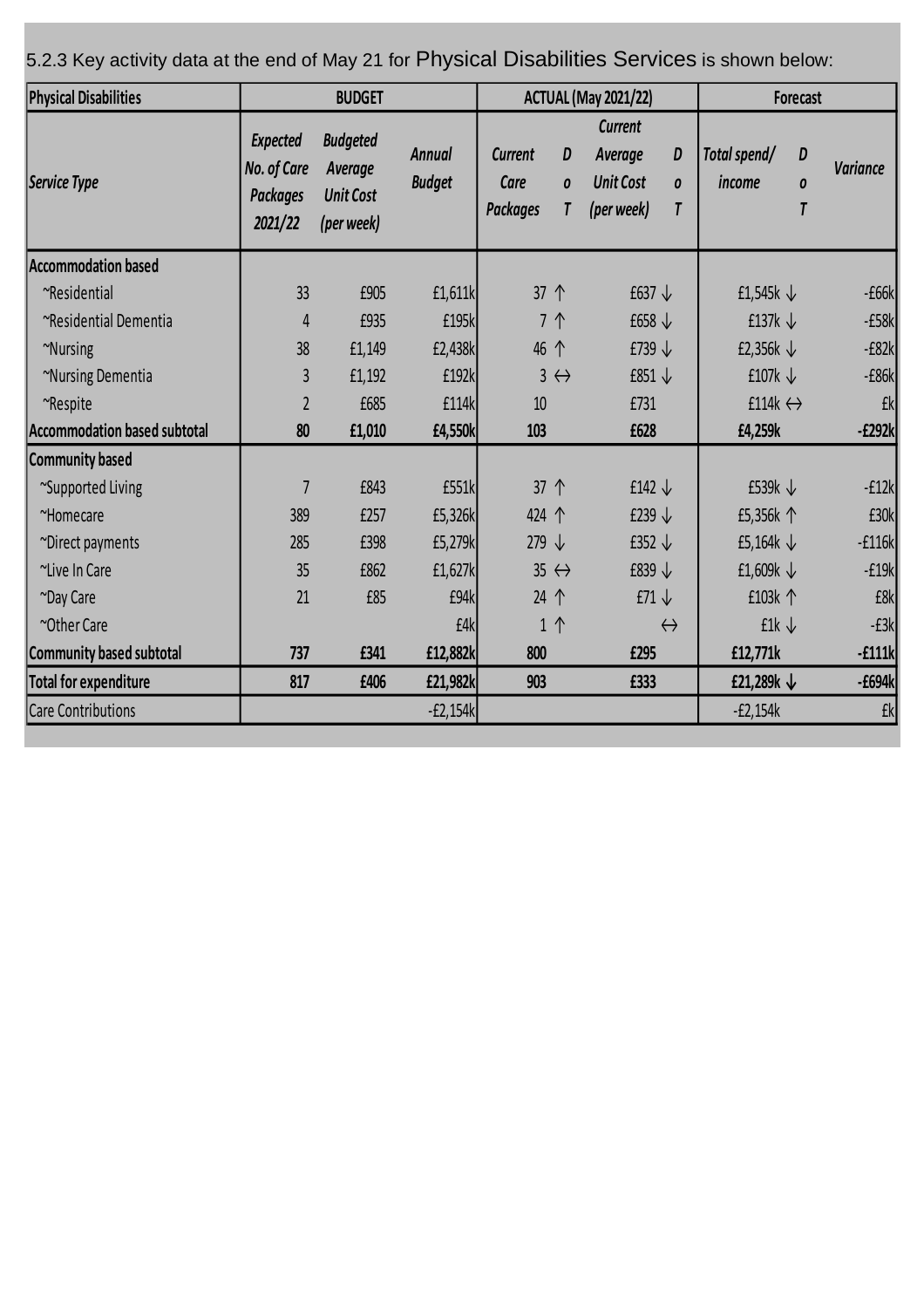5.2.4 Key activity data at the end of May 21 for Older People Mental Health (OPMH) Services:

| <b>Older People Mental Health</b> |                                                                     | <b>BUDGET</b>                                                |                                | <b>ACTUAL (May 2021/22)</b>               |                            |                                                             | Forecast                   |                         |                          |                 |
|-----------------------------------|---------------------------------------------------------------------|--------------------------------------------------------------|--------------------------------|-------------------------------------------|----------------------------|-------------------------------------------------------------|----------------------------|-------------------------|--------------------------|-----------------|
| Service Type                      | <b>Expected</b><br><b>No. of Care</b><br><b>Packages</b><br>2021/22 | <b>Budgeted</b><br>Average<br><b>Unit Cost</b><br>(per week) | <b>Annual</b><br><b>Budget</b> | <b>Current</b><br>Care<br><b>Packages</b> | D<br>$\boldsymbol{0}$<br>T | <b>Current</b><br>Average<br><b>Unit Cost</b><br>(per week) | D<br>$\boldsymbol{0}$<br>T | Total spend/<br>income  | D<br>0<br>$\overline{I}$ | <b>Variance</b> |
| <b>Accommodation based</b>        |                                                                     |                                                              |                                |                                           |                            |                                                             |                            |                         |                          |                 |
| ~Residential                      | 32                                                                  | £717                                                         | £1,010k                        | $31 \leftrightarrow$                      |                            | £690 个                                                      |                            | £1,059k 个               |                          | £49k            |
| ~Residential Dementia             | 28                                                                  | £755                                                         | £860k                          | 28 个                                      |                            | £727 个                                                      |                            | £901k 个                 |                          | £42k            |
| ~Nursing                          | 23                                                                  | £826                                                         | £943k                          | 23 个                                      |                            | £822 个                                                      |                            | £1,023k 个               |                          | £80k            |
| ~Nursing Dementia                 | 69                                                                  | £865                                                         | £2,788k                        | 70 个                                      |                            | £829 个                                                      |                            | £3,024 $k \uparrow$     |                          | £236k           |
| ~Respite                          | 3                                                                   | £708                                                         | £42k                           |                                           | $0 \downarrow$             | £708 $\leftrightarrow$                                      |                            | £42 $k \leftrightarrow$ |                          | £k              |
| Accommodation based subtotal      | 155                                                                 | £792                                                         | £5,643k                        | 152                                       |                            | £781                                                        |                            | £6,050k                 |                          | £407k           |
| Community based                   |                                                                     |                                                              |                                |                                           |                            |                                                             |                            |                         |                          |                 |
| ~Supported Living                 | 9                                                                   | £340                                                         | £111k                          |                                           | $9 \leftrightarrow$        | £340 $\leftrightarrow$                                      |                            | £106 $k \downarrow$     |                          | $-E5k$          |
| ~Homecare                         | 68                                                                  | £221                                                         | £693k                          |                                           | $4 \downarrow$             | £218 个                                                      |                            | £756k 个                 |                          | £62k            |
| ~Direct payments                  | 9                                                                   | £273                                                         | £116k                          |                                           | $9 \leftrightarrow$        | £318 个                                                      |                            | £143k 个                 |                          | £28k            |
| ~Live In Care                     | 8                                                                   | £1,079                                                       | £455k                          |                                           | $7 \downarrow$             | £1,093 $\uparrow$                                           |                            | £408 $k \downarrow$     |                          | $-E48k$         |
| ~Day Care                         | 4                                                                   | £47                                                          | £k                             |                                           | $3 \downarrow$             | £47 个                                                       |                            |                         | $fk \leftrightarrow$     | £k              |
| ~Other Care                       | $\overline{2}$                                                      | £6                                                           | £1k                            | 72 个                                      |                            | £61 个                                                       |                            | $f1k \leftrightarrow$   |                          | £k              |
| Community based subtotal          | 100                                                                 | £293                                                         | £1,376k                        | 104                                       |                            | £183                                                        |                            | £1,414k                 |                          | £38k            |
| Total for expenditure             | 255                                                                 | £596                                                         | £12,662k                       | 256                                       |                            | £538                                                        |                            | £13,513k 个              |                          | £851k           |
| Care Contributions                |                                                                     |                                                              | $-E958k$                       |                                           |                            |                                                             |                            | $-E958k$                |                          | £k              |

5.2.5 Key activity data at the end of May 21 for Adult Mental Health Services is shown below: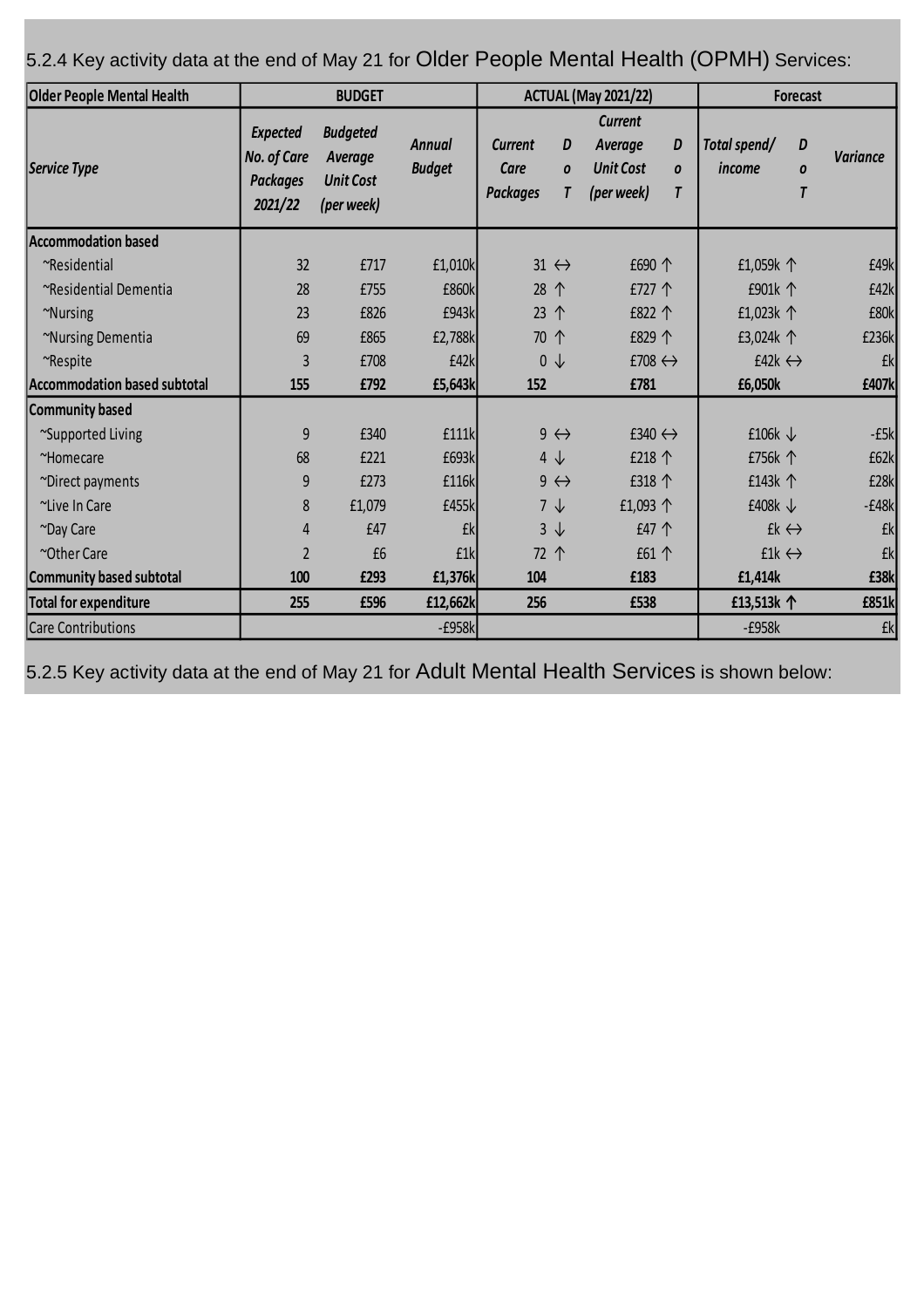| <b>Adult Mental Health</b>          |                                                              | <b>BUDGET</b>                                                |                                |                                           |                            | <b>ACTUAL (May 2021/22)</b>                                 |                                         | Forecast               |                          |                 |
|-------------------------------------|--------------------------------------------------------------|--------------------------------------------------------------|--------------------------------|-------------------------------------------|----------------------------|-------------------------------------------------------------|-----------------------------------------|------------------------|--------------------------|-----------------|
| Service Type                        | <b>Expected</b><br>No. of Care<br><b>Packages</b><br>2021/22 | <b>Budgeted</b><br>Average<br><b>Unit Cost</b><br>(per week) | <b>Annual</b><br><b>Budget</b> | <b>Current</b><br>Care<br><b>Packages</b> | D<br>$\boldsymbol{0}$<br>T | <b>Current</b><br>Average<br><b>Unit Cost</b><br>(per week) | D<br>$\boldsymbol{0}$<br>$\overline{I}$ | Total spend/<br>income | D<br>0<br>$\overline{I}$ | <b>Variance</b> |
| <b>Accommodation based</b>          |                                                              |                                                              |                                |                                           |                            |                                                             |                                         |                        |                          |                 |
| ~Residential                        | 58                                                           | £794                                                         | £2,369k                        |                                           | $57 \leftrightarrow$       | £777 个                                                      |                                         | £2,290 $k \downarrow$  |                          | $-E80k$         |
| ~Residential Dementia               | 6                                                            | £841                                                         | £267k                          |                                           | $4 \downarrow$             | £664 $\downarrow$                                           |                                         | £258 $k \downarrow$    |                          | $-E9k$          |
| ~Nursing                            | 10                                                           | £788                                                         | £427k                          |                                           | 12 个<br>£787 个             |                                                             | £461k 个                                 |                        | £34k                     |                 |
| ~Nursing Dementia                   | 3                                                            | £686                                                         | £112k                          |                                           | $2 \downarrow$             | £755 个                                                      |                                         | £120k 个                |                          | £9k             |
| ~Respite                            | $\mathbf{1}$                                                 | £20                                                          | £k                             |                                           | $1 \leftrightarrow$        |                                                             | £20 $\leftrightarrow$                   |                        | £ $k \leftrightarrow$    | £k              |
| <b>Accommodation based subtotal</b> | 78                                                           | £783                                                         | £3,176k                        | 76                                        |                            | £761                                                        |                                         | £3,130k                |                          | $-E46k$         |
| <b>Community based</b>              |                                                              |                                                              |                                |                                           |                            |                                                             |                                         |                        |                          |                 |
| ~Supported Living                   | 113                                                          | £181                                                         | £1,812k                        | 110 $\downarrow$                          |                            | £182 个                                                      |                                         | £1,801 $k \downarrow$  |                          | $-f12k$         |
| ~Homecare                           | 135                                                          | £113                                                         | £1,333k                        | 135 个                                     |                            | £118 $\uparrow$                                             |                                         | £1,337 $k \uparrow$    |                          | £4k             |
| ~Direct payments                    | 14                                                           | £364                                                         | £263k                          |                                           | 14 $\leftrightarrow$       | £359 $\downarrow$                                           |                                         | £285k 个                |                          | £22k            |
| ~Live In Care                       | $\overline{2}$                                               | £1,030                                                       | £109k                          |                                           | $2 \leftrightarrow$        | £1,018 $\downarrow$                                         |                                         | £108 $k \downarrow$    |                          | £k              |
| ~Day Care                           | $\overline{4}$                                               | £66                                                          | £42k                           |                                           | $4 \leftrightarrow$        | $f66 \leftrightarrow$                                       |                                         | £14 $k \downarrow$     |                          | $-E28k$         |
| ~Other Care                         | $\pmb{0}$                                                    | £0                                                           | £10k                           |                                           | $0 \leftrightarrow$        |                                                             | $f0 \leftrightarrow$                    | £8 $k \downarrow$      |                          | $-E3k$          |
| <b>Community based subtotal</b>     | 268                                                          | £161                                                         | £3,569k                        | 265                                       |                            | £163                                                        |                                         | £3,552k                |                          | $-E17k$         |
| <b>Total for expenditure</b>        | 346                                                          | £301                                                         | £9,920k                        | 341                                       |                            | £297                                                        |                                         | £9,811k 个              |                          | $-E109k$        |
| <b>Care Contributions</b>           |                                                              |                                                              | $-E393k$                       |                                           |                            |                                                             |                                         | $-E393k$               |                          | £k              |

5.2.6 Key activity data at the end of May 21 for Autism is shown below:

| Autism                       |                                                              | <b>BUDGET</b>                                                |                                | <b>ACTUAL (May 2021/22)</b>               |                            |                                                      |                                         | Forecast               |                   |                 |
|------------------------------|--------------------------------------------------------------|--------------------------------------------------------------|--------------------------------|-------------------------------------------|----------------------------|------------------------------------------------------|-----------------------------------------|------------------------|-------------------|-----------------|
| Service Type                 | <b>Expected</b><br>No. of Care<br><b>Packages</b><br>2021/22 | <b>Budgeted</b><br>Average<br><b>Unit Cost</b><br>(per week) | <b>Annual</b><br><b>Budget</b> | <b>Current</b><br>Care<br><b>Packages</b> | D<br>$\boldsymbol{0}$<br>T | Current<br>Average<br><b>Unit Cost</b><br>(per week) | D<br>$\boldsymbol{0}$<br>$\overline{I}$ | Total spend/<br>income | D<br>0            | <b>Variance</b> |
| Accommodation based          |                                                              |                                                              |                                |                                           |                            |                                                      |                                         |                        |                   |                 |
| ~Residential                 |                                                              |                                                              |                                |                                           |                            |                                                      |                                         |                        |                   |                 |
| ~Residential Dementia        |                                                              |                                                              |                                |                                           | $\leftrightarrow$          | $\leftrightarrow$                                    |                                         |                        | $\leftrightarrow$ | £k              |
| Accommodation based subtotal |                                                              |                                                              |                                |                                           |                            |                                                      |                                         |                        |                   |                 |
| Community based              |                                                              |                                                              |                                |                                           |                            |                                                      |                                         |                        |                   |                 |
| ~Supported Living            | 18                                                           | £469                                                         | £429k                          |                                           | $11 \downarrow$            | £848 个                                               |                                         | £574k 个                |                   | £145k           |
| ~Homecare                    | 19                                                           | £151                                                         | £149k                          |                                           | $15 \downarrow$            | £149 $\downarrow$                                    |                                         | £133 $k \downarrow$    |                   | $-f17k$         |
| ~Direct payments             | 19                                                           | £299                                                         | £297k                          |                                           | $16 \downarrow$            | £333 个                                               |                                         | £310k 个                |                   | E13k            |
| ~Live In Care                | $\mathbf{1}$                                                 | £1,979                                                       | £142k                          |                                           | $0 \downarrow$             | $f0 \downarrow$                                      |                                         | £k↓                    |                   | $-f142k$        |
| ~Day Care                    | 18                                                           | £65                                                          | £62k                           |                                           | $14 \downarrow$            | £64 $\downarrow$                                     |                                         | £58 $k \downarrow$     |                   | $-f4k$          |
| ~Other Care                  | $\overline{2}$                                               | £29                                                          | £3k                            |                                           | $2 \leftrightarrow$        | £60 个                                                |                                         | $E7k$ $\uparrow$       |                   | £4k             |
| Community based subtotal     | 77                                                           | £262                                                         | £1,083k                        | 58                                        |                            | £309                                                 |                                         | £1,081k                |                   | $-E2k$          |
| Total for expenditure        | 78                                                           | £278                                                         | £1,181k                        | 59                                        |                            | £328                                                 |                                         | £1,263k 个              |                   | $-£16k$         |
| Care Contributions           |                                                              |                                                              | $-E54k$                        |                                           |                            |                                                      |                                         | $-f44k$                |                   | £10k            |

Due to small numbers of service users some lines in the above have been redacted.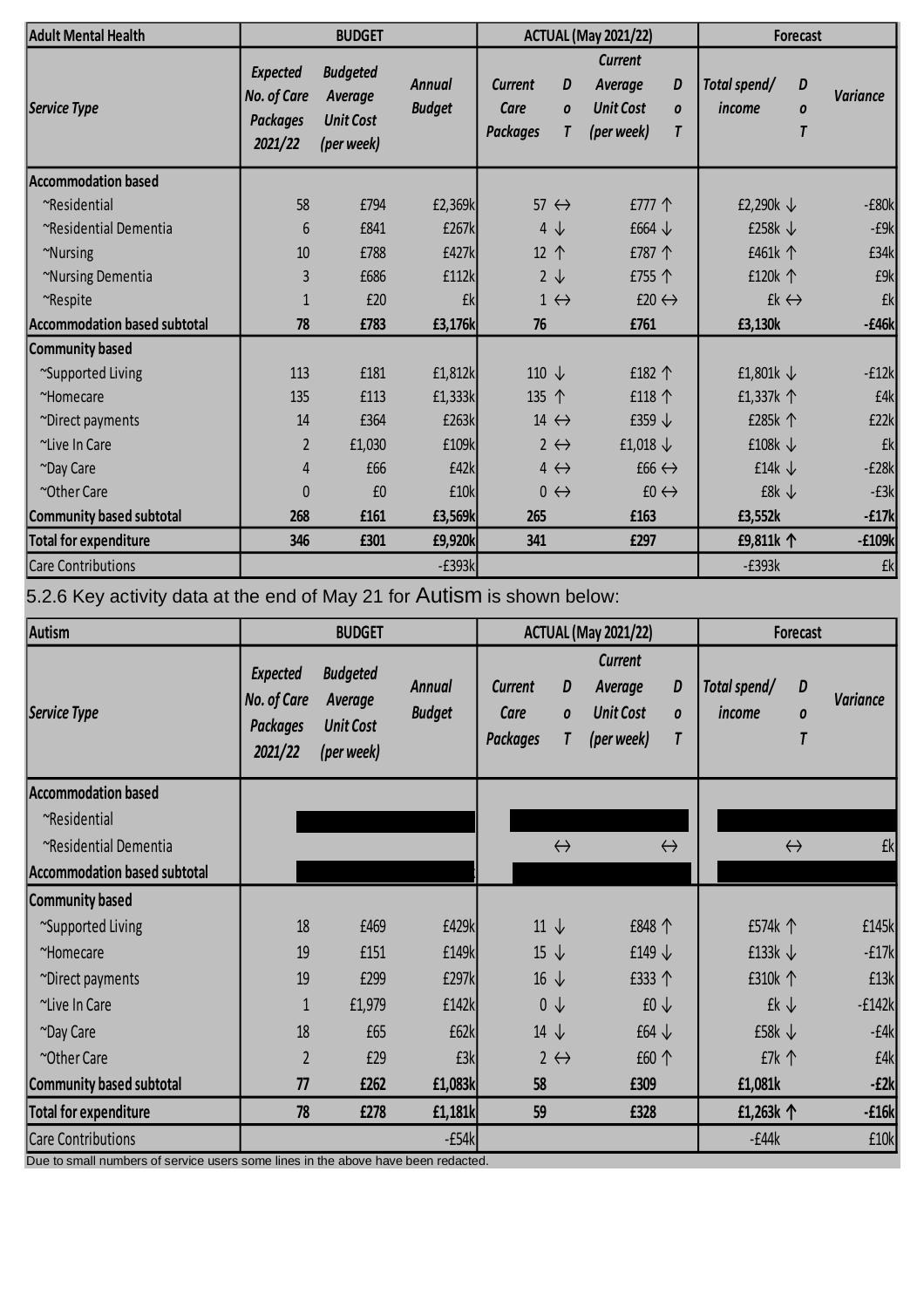| <b>Forecast</b><br>Outturn<br>Variance<br>(Previous)<br>£'000 | Ref | <b>Service</b>                                       | <b>Budget</b><br>2021/22<br>£'000 | <b>Actual</b><br>May 21<br>£'000 | <b>Forecast</b><br>Outturn<br>Variance<br>£'000 | <b>Forecast</b><br><b>Outturn</b><br>Variance<br>$\%$ |
|---------------------------------------------------------------|-----|------------------------------------------------------|-----------------------------------|----------------------------------|-------------------------------------------------|-------------------------------------------------------|
|                                                               |     | <b>Adults &amp; Safeguarding Directorate</b>         |                                   |                                  |                                                 |                                                       |
| 0                                                             |     | Strategic Management - Adults                        | $-3,635$                          | 2,455                            | 118                                             | 3%                                                    |
| 0                                                             |     | <b>Transfers of Care</b>                             | 2,030                             | 401                              | -0                                              | 0%                                                    |
| 0                                                             |     | Prevention & Early Intervention                      | 9,628                             | 1,963                            | 0                                               | 0%                                                    |
| 0                                                             |     | Principal Social Worker, Practice and Safeguarding   | 1,580                             | 275                              | $\overline{2}$                                  | 0%                                                    |
| 0                                                             |     | Autism and Adult Support                             | 1,578                             | 470                              | $-0$                                            | 0%                                                    |
| $\overline{0}$                                                |     | <b>Adults Finance Operations</b>                     | 1,783                             | 265                              | 0                                               | 0%                                                    |
|                                                               |     | <b>Learning Disabilities</b>                         |                                   |                                  |                                                 |                                                       |
| 0                                                             |     | <b>Head of Service</b>                               | 5,458                             | 231                              | $\mathbf 0$                                     | 0%                                                    |
| 0                                                             |     | LD - City, South and East Localities                 | 38,040                            | 6,132                            | $-167$                                          | $0\%$                                                 |
| 0                                                             |     | LD - Hunts & Fenland Localities                      | 33,130                            | 5,111                            | $-26$                                           | $0\%$                                                 |
| 0                                                             |     | LD - Young Adults                                    | 9,530                             | 1,430                            | 726                                             | 8%                                                    |
| 0                                                             |     | In House Provider Services                           | 7,378                             | 1,106                            | $\Omega$                                        | 0%                                                    |
| 0                                                             |     | <b>NHS Contribution to Pooled Budget</b>             | $-21,717$                         | $-5,429$                         | $-124$                                          | -1%                                                   |
| $\mathbf 0$                                                   |     | <b>Learning Disabilities Total</b>                   | 71,819                            | 8,582                            | 410                                             | 1%                                                    |
|                                                               |     | <b>Older People and Physical Disability Services</b> |                                   |                                  |                                                 |                                                       |
| 0                                                             |     | <b>Physical Disabilities</b>                         | 16,356                            | 2,935                            | 0                                               | 0%                                                    |
| 0                                                             |     | OP - City & South Locality                           | 24,228                            | 4,887                            | $-340$                                          | $-1%$                                                 |
| 0                                                             |     | OP - East Cambs Locality                             | 8,607                             | 1,291                            | $-340$                                          | $-4%$                                                 |
| 0                                                             |     | OP - Fenland Locality                                | 13,258                            | 1,944                            | 0                                               | 0%                                                    |
| 0                                                             |     | OP - Hunts Locality                                  | 15,937                            | 2,335                            | $-320$                                          | $-2%$                                                 |
| $\mathbf 0$                                                   |     | <b>Older People and Physical Disability Total</b>    | 78,385                            | 13,392                           | $-1,000$                                        | $-1%$                                                 |
|                                                               |     | <b>Mental Health</b>                                 |                                   |                                  |                                                 |                                                       |
| 0                                                             |     | <b>Mental Health Central</b>                         | 1,847                             | $-15$                            | $-50$                                           | $-3%$                                                 |
| 0                                                             |     | <b>Adult Mental Health Localities</b>                | 6,059                             | 1,055                            | 0                                               | 0%                                                    |
| 0                                                             |     | <b>Older People Mental Health</b>                    | 6,500                             | 1,486                            | 350                                             | 5%                                                    |
| 0                                                             |     | <b>Mental Health Total</b>                           | 14,405                            | 2,525                            | 300                                             | 2%                                                    |
| 0                                                             |     | <b>Adults &amp; Safeguarding Directorate Total</b>   | 177,574                           | 30,327                           | $-171$                                          | $0\%$                                                 |
|                                                               |     | <b>Commissioning Directorate</b>                     |                                   |                                  |                                                 |                                                       |
| 0                                                             |     | Strategic Management - Commissioning                 | 235                               | 171                              | $\mathbf 0$                                     | 0%                                                    |
| 0                                                             |     | Access to Resource & Quality                         | 1,289                             | 198                              | $\mathbf 0$                                     | 0%                                                    |
| 0                                                             |     | <b>Local Assistance Scheme</b>                       | 300                               | 51                               | $\mathbf{0}$                                    | 0%                                                    |
|                                                               |     | <b>Adults Commissioning</b>                          |                                   |                                  |                                                 |                                                       |
| 0                                                             |     | Central Commissioning - Adults                       | 17,333                            | $-9,249$                         | $-53$                                           | 0%                                                    |
| 0                                                             |     | <b>Integrated Community Equipment Service</b>        | 2,018                             | $-266$                           | 0                                               | 0%                                                    |
| 0                                                             |     | <b>Mental Health Commissioning</b>                   | 2,241                             | 330                              | 0                                               | 0%                                                    |
| $\mathbf{0}$                                                  |     | <b>Adults Commissioning Total</b>                    | 21,592                            | $-9,184$                         | $-53$                                           | $0\%$                                                 |

# Appendix 1 – P&C Service Level Financial Information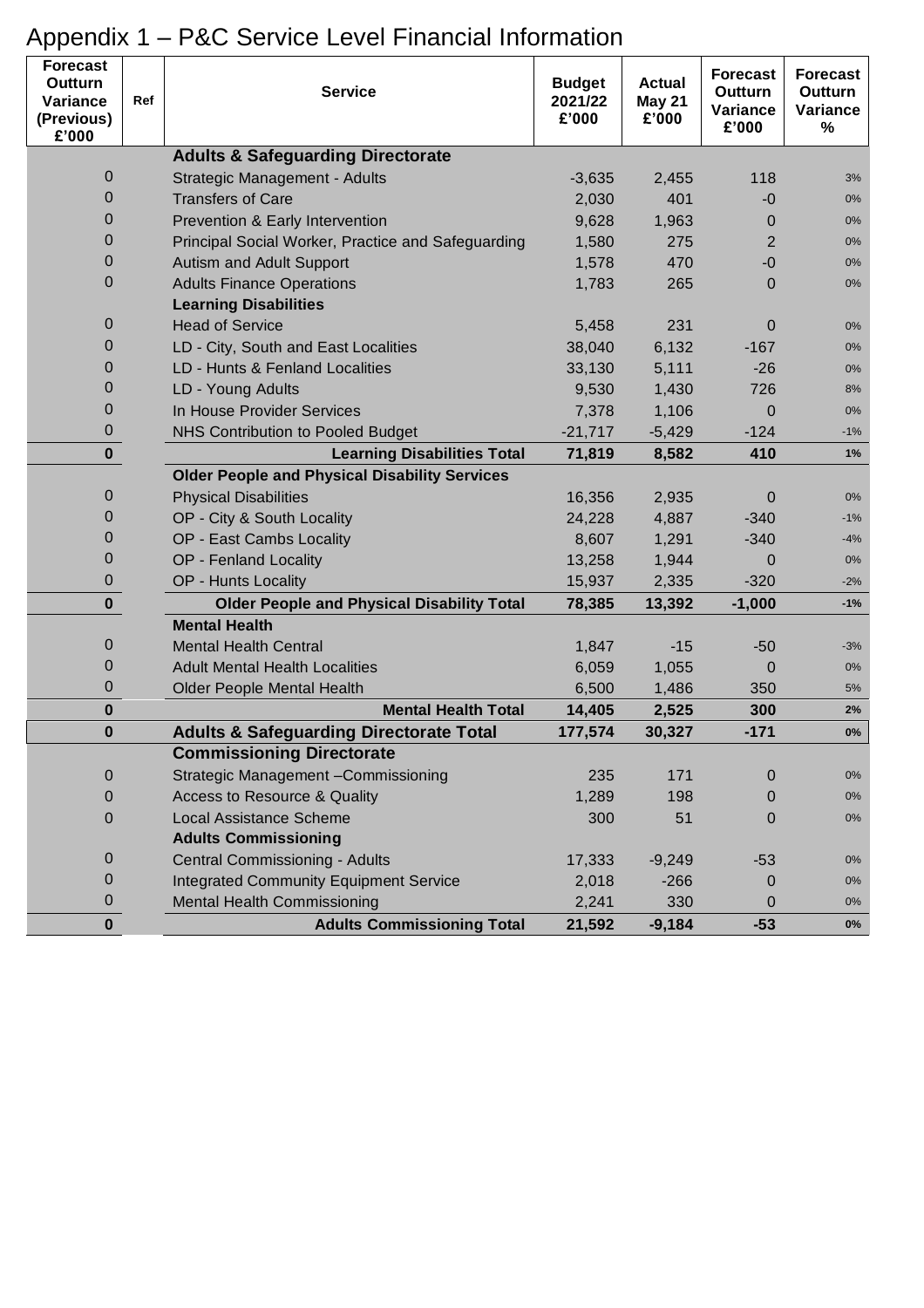| <b>Forecast</b><br>Outturn<br>Variance<br>(Previous)<br>£'000 | Ref | <b>Service</b>                                                    | <b>Budget</b><br>2021/22<br>£'000 | <b>Actual</b><br><b>May 21</b><br>£'000 | <b>Forecast</b><br>Outturn<br>Variance<br>£'000 | <b>Forecast</b><br>Outturn<br>Variance<br>% |
|---------------------------------------------------------------|-----|-------------------------------------------------------------------|-----------------------------------|-----------------------------------------|-------------------------------------------------|---------------------------------------------|
|                                                               |     | <b>Children's Commissioning</b>                                   |                                   |                                         |                                                 |                                             |
| 0                                                             |     | <b>Children in Care Placements</b>                                | 21,078                            | 2,168                                   | 0                                               | 0%                                          |
| 0                                                             |     | <b>Commissioning Services</b>                                     | 245                               | 0                                       | 0                                               | 0%                                          |
| $\mathbf 0$                                                   |     | <b>Children's Commissioning Total</b>                             | 21,323                            | 2,168                                   | $\mathbf 0$                                     | 0%                                          |
| $\mathbf 0$                                                   |     | <b>Commissioning Directorate Total</b>                            | 44,739                            | $-6,596$                                | $-53$                                           | 0%                                          |
|                                                               |     | <b>Communities &amp; Partnerships Directorate</b>                 |                                   |                                         |                                                 |                                             |
| 0                                                             |     | Strategic Management - Communities &<br>Partnerships              | 67                                | $-122$                                  | $-0$                                            | $0\%$                                       |
| 0                                                             |     | <b>Public Library Services</b>                                    | 3,732                             | 615                                     | 0                                               | $0\%$                                       |
| 0                                                             |     | <b>Cambridgeshire Skills</b>                                      | 2,178                             | $-646$                                  | 0                                               | 0%                                          |
| 0                                                             |     | Archives                                                          | 369                               | 36                                      | 0                                               | 0%                                          |
| 0                                                             |     | <b>Cultural Services</b>                                          | 314                               | -1                                      | 0                                               | 0%                                          |
| 0                                                             |     | <b>Registration &amp; Citizenship Services</b>                    | $-634$                            | $-125$                                  | 0                                               | 0%                                          |
| 0                                                             |     | Coroners                                                          | 1,569                             | 571                                     | 311                                             | 20%                                         |
| 0                                                             |     | <b>Trading Standards</b>                                          | 694                               | 0                                       | 0                                               | 0%                                          |
| 0                                                             |     | Domestic Abuse and Sexual Violence Service                        | 918                               | $-1,244$                                | 0                                               | 0%                                          |
| 0                                                             |     | <b>Think Communities</b>                                          | 2,655                             | $-574$                                  | $\mathbf 0$                                     | 0%                                          |
| 0                                                             |     | Youth and Community Services                                      | 382                               | $-242$                                  | 0                                               | 0%                                          |
| 0                                                             |     | <b>Communities &amp; Partnerships Directorate</b><br><b>Total</b> | 12,243                            | $-1,733$                                | 311                                             | 3%                                          |
|                                                               |     | <b>Children &amp; Safeguarding Directorate</b>                    |                                   |                                         |                                                 |                                             |
| 0                                                             |     | Strategic Management - Children &<br>Safeguarding                 | 2,605                             | 479                                     | -0                                              | 0%                                          |
| 0                                                             |     | Safeguarding and Quality Assurance                                | 2,507                             | 189                                     | -0                                              | 0%                                          |
| 0                                                             |     | <b>Fostering and Supervised Contact Services</b>                  | 9,980                             | 1,394                                   | $-0$                                            | 0%                                          |
| 0                                                             |     | <b>Corporate Parenting</b>                                        | 7,810                             | 709                                     | $-0$                                            | 0%                                          |
| 0                                                             |     | <b>Integrated Front Door</b>                                      | 4,164                             | 655                                     | $-0$                                            | 0%                                          |
| 0                                                             |     | Children's Disability Service                                     | 6,861                             | 1,329                                   | $-0$                                            | 0%                                          |
| 0                                                             |     | <b>Support to Parents</b>                                         | 1,102                             | $-981$                                  | $\mathbf 0$                                     | 0%                                          |
| $\cup$                                                        |     | Adoption                                                          | 5,658                             | 140                                     | -0                                              | 0%                                          |
| 0                                                             |     | Legal Proceedings                                                 | 2,050                             | 166                                     | $\Omega$                                        | 0%                                          |
| 0                                                             |     | Youth Offending Service                                           | 1,880                             | 30                                      | $-0$                                            | 0%                                          |
|                                                               |     | <b>District Delivery Service</b>                                  |                                   |                                         |                                                 |                                             |
| 0                                                             |     | Children's Centres Strategy                                       | 61                                | $\pmb{0}$                               | $\mathbf 0$                                     | 0%                                          |
| 0<br>0                                                        |     | Safeguarding West<br>Safeguarding East                            | 1,029<br>4,832                    | 286<br>$-2,610$                         | 0<br>$\pmb{0}$                                  | 0%<br>0%                                    |
| 0                                                             |     | Early Help District Delivery Service -North                       | 4,504                             | 599                                     | $\pmb{0}$                                       | 0%                                          |
| 0                                                             |     | Early Help District Delivery Service - South                      | 4,572                             | 710                                     | 0                                               | 0%                                          |
| $\mathbf 0$                                                   |     | <b>District Delivery Service Total</b>                            | 14,999                            | $-1,014$                                | $\pmb{0}$                                       | 0%                                          |
| $\pmb{0}$                                                     |     | <b>Children &amp; Safeguarding Directorate</b><br><b>Total</b>    | 59,615                            | 3,096                                   | $\pmb{0}$                                       | 0%                                          |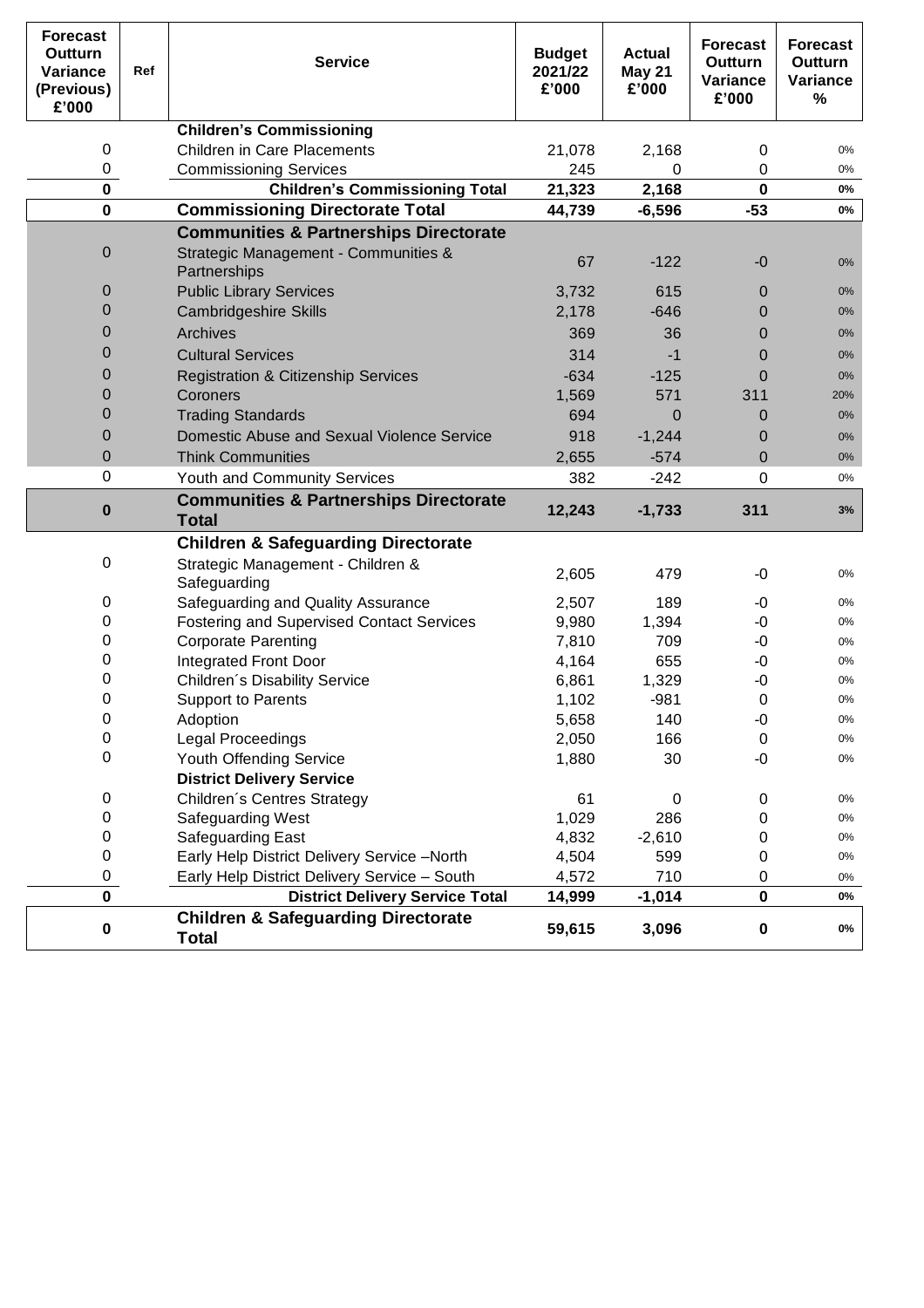| <b>Forecast</b><br>Outturn<br>Variance<br>(Previous)<br>£'000 | Ref | <b>Service</b>                                       | <b>Budget</b><br>2021/22<br>£'000 | <b>Actual</b><br><b>May 21</b><br>£'000 | <b>Forecast</b><br>Outturn<br>Variance<br>£'000 | <b>Forecast</b><br><b>Outturn</b><br>Variance<br>% |
|---------------------------------------------------------------|-----|------------------------------------------------------|-----------------------------------|-----------------------------------------|-------------------------------------------------|----------------------------------------------------|
|                                                               |     | <b>Education Directorate</b>                         |                                   |                                         |                                                 |                                                    |
| 0                                                             |     | <b>Strategic Management - Education</b>              | 2,082                             | 98                                      | 0                                               | $0\%$                                              |
| 0                                                             |     | <b>Early Years' Service</b>                          | 3,973                             | 692                                     | 32                                              | 1%                                                 |
| 0                                                             |     | <b>School Improvement Service</b>                    | 1,017                             | 156                                     | 0                                               | 0%                                                 |
| 0                                                             |     | Schools Partnership service                          | 574                               | 378                                     | 0                                               | 0%                                                 |
| 0                                                             |     | <b>Outdoor Education (includes Grafham Water)</b>    | $-2$                              | 351                                     | 639                                             | 30114%                                             |
| 0                                                             |     | Cambridgeshire Music                                 | 0                                 | 130                                     | -0                                              | $-$ %                                              |
| 0                                                             |     | ICT Service (Education)                              | $-200$                            | $-953$                                  | 0                                               | $-9/6$                                             |
| 0                                                             |     | Redundancy & Teachers Pensions                       | 3,727                             | 117                                     | 0                                               | $0\%$                                              |
|                                                               |     | <b>SEND Specialist Services (0-25 years)</b>         |                                   |                                         |                                                 |                                                    |
| 0                                                             |     | <b>SEND Specialist Services</b>                      | 10,853                            | 1,502                                   | 0                                               | $0\%$                                              |
| 0                                                             |     | Funding for Special Schools and Units                | 34,846                            | 3,281                                   | 0                                               | 0%                                                 |
| 0                                                             |     | High Needs Top Up Funding                            | 28,846                            | 2,248                                   | 0                                               | $0\%$                                              |
| 0                                                             |     | <b>Special Educational Needs Placements</b>          | 13,846                            | 2,842                                   | 0                                               | $0\%$                                              |
| 0                                                             |     | Out of School Tuition                                | 3,834                             | 174                                     | 0                                               | $0\%$                                              |
| 0                                                             |     | Alternative Provision and Inclusion                  | 7,317                             | 1,031                                   | 0                                               | 0%                                                 |
| 0                                                             |     | SEND Financing - DSG                                 | $-11,244$                         | 0                                       | 11,244                                          | 100%                                               |
| $\mathbf 0$                                                   |     | <b>SEND Specialist Services (0 - 25 years) Total</b> | 88,298                            | 11,077                                  | 11,244                                          | 13%                                                |
|                                                               |     | <b>Infrastructure</b>                                |                                   |                                         |                                                 |                                                    |
| 0                                                             |     | 0-19 Organisation & Planning                         | 3,187                             | 440                                     | 0                                               | $0\%$                                              |
| 0                                                             |     | <b>Education Capital</b>                             | 179                               | 550                                     | 0                                               | 0%                                                 |
| 0                                                             |     | Home to School Transport - Special                   | 14,988                            | 1,333                                   | 0                                               | $0\%$                                              |
| 0                                                             |     | Children in Care Transport                           | 1,588                             | 54                                      | 0                                               | $0\%$                                              |
| 0                                                             |     | Home to School Transport - Mainstream                | 10,231                            | 1,117                                   | 0                                               | $0\%$                                              |
| 0                                                             |     | 0-19 Place Planning & Organisation Service<br>Total  | 30,173                            | 3,495                                   | 0                                               | 0%                                                 |
| 0                                                             |     | <b>Education Directorate Total</b>                   | 129,643                           | 15,541                                  | 11,916                                          | 9%                                                 |
|                                                               |     | <b>Executive Director</b>                            |                                   |                                         |                                                 |                                                    |
| 0                                                             |     | <b>Executive Director</b>                            | 1,794                             | 122                                     | $-432$                                          | $-24%$                                             |
| 0                                                             |     | Lost Sales, Fees & Charges Compensation              | 1,266                             | 0                                       | 0                                               | 0%                                                 |
| 0                                                             |     | <b>Central Financing</b>                             | 21                                | 0                                       | 0                                               | $0\%$                                              |
| $\pmb{0}$                                                     |     | <b>Executive Director Total</b>                      | 3,081                             | 122                                     | $-432$                                          | $-14%$                                             |
| $\mathbf 0$                                                   |     | <b>Total</b>                                         | 426,894                           | 40,756                                  | 11,571                                          | 3%                                                 |
|                                                               |     | <b>Grant Funding</b>                                 |                                   |                                         |                                                 |                                                    |
| 0                                                             |     | <b>Financing DSG</b>                                 | $-90,523$                         | $-16,961$                               | $-11,244$                                       | $-12%$                                             |
| 0                                                             |     | Non Baselined Grants                                 | $-33,629$                         | $-5,064$                                | 0                                               | 0%                                                 |
| $\mathbf 0$                                                   |     | <b>Grant Funding Total</b>                           | $-124, 152$                       | $-22,025$                               | $-11,244$                                       | 9%                                                 |
| 0                                                             |     | <b>Net Total</b>                                     | 302,742                           | 18,730                                  | 326                                             | $0\%$                                              |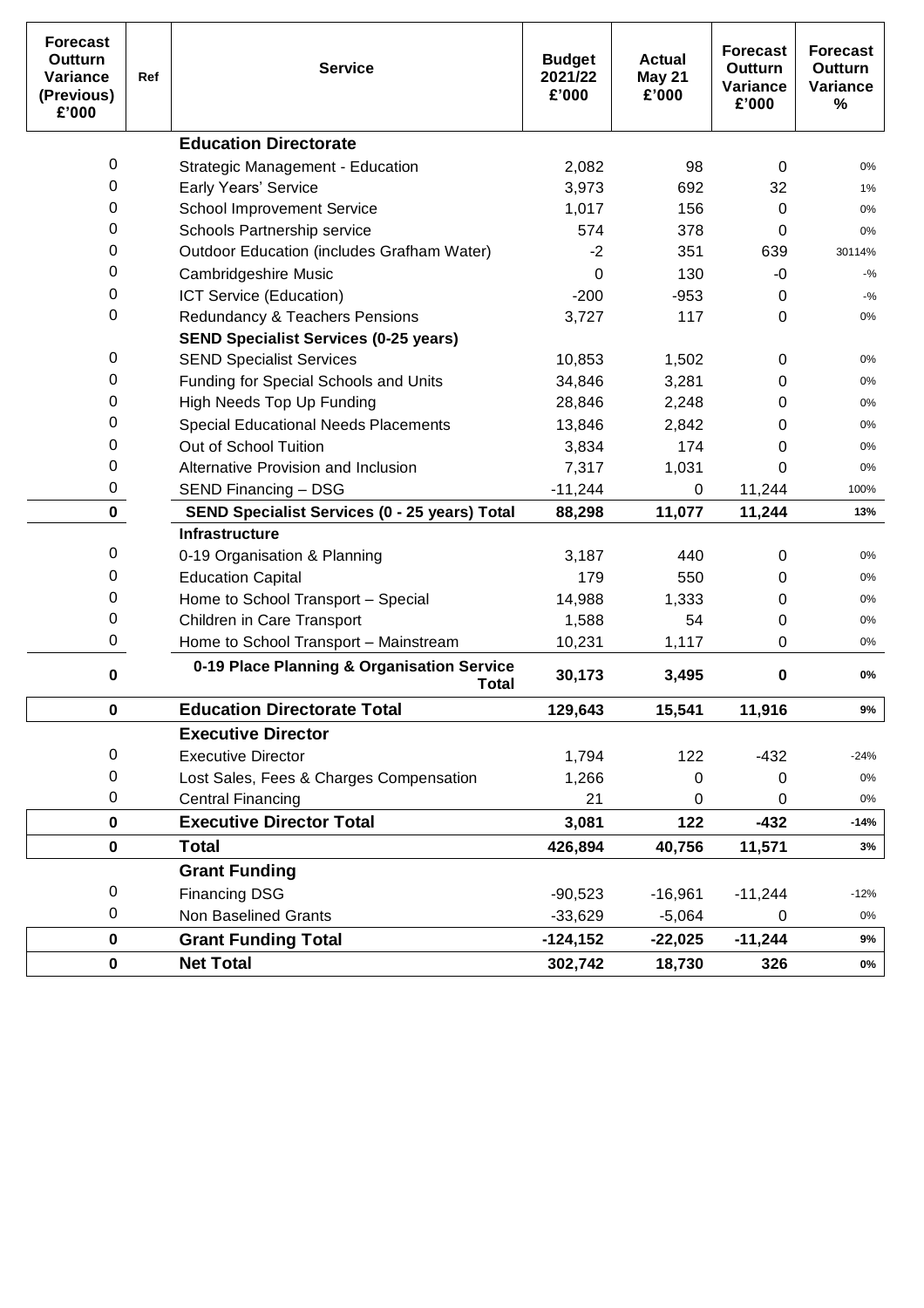| <b>Forecast</b><br>Outturn<br>Variance<br>Ref<br>(Previous)<br>£'000 |  | <b>Service</b>                                                 | <b>Budget</b><br>2021/22<br>£'000 | <b>Actual</b><br>May 21<br>£'000 | <b>Forecast</b><br>Outturn<br>Variance<br>£'000 | <b>Forecast</b><br>Outturn<br>Variance<br>$\%$ |
|----------------------------------------------------------------------|--|----------------------------------------------------------------|-----------------------------------|----------------------------------|-------------------------------------------------|------------------------------------------------|
|                                                                      |  | <b>Commissioning Directorate</b>                               |                                   |                                  |                                                 |                                                |
|                                                                      |  | <b>Children's Commissioning</b>                                |                                   |                                  |                                                 |                                                |
| 0                                                                    |  | <b>Commissioning Services</b>                                  | 245                               | 0                                | $\mathbf 0$                                     | 0%                                             |
| $\mathbf 0$                                                          |  | <b>Children's Commissioning Total</b>                          | 245                               | $\mathbf 0$                      | $\mathbf 0$                                     | 0%                                             |
| 0                                                                    |  | <b>Commissioning Directorate Total</b>                         | 245                               | $\mathbf 0$                      | $\mathbf 0$                                     | $0\%$                                          |
|                                                                      |  | <b>Children &amp; Safeguarding Directorate</b>                 |                                   |                                  |                                                 |                                                |
|                                                                      |  | <b>District Delivery Service</b>                               |                                   |                                  |                                                 |                                                |
| 0                                                                    |  | Early Help District Delivery Service -North                    | 0                                 | 0                                | 0                                               | $0\%$                                          |
| 0                                                                    |  | Early Help District Delivery Service - South                   | 0                                 | 0                                | 0                                               | 0%                                             |
| $\mathbf 0$                                                          |  | <b>District Delivery Service Total</b>                         | 0                                 | $\bf{0}$                         | $\mathbf 0$                                     | 0%                                             |
| 0                                                                    |  | <b>Children &amp; Safeguarding Directorate</b><br><b>Total</b> | 0                                 | $\bf{0}$                         | $\pmb{0}$                                       | 0%                                             |
|                                                                      |  | <b>Education Directorate</b>                                   |                                   |                                  |                                                 |                                                |
| 0                                                                    |  | <b>Early Years' Service</b>                                    | 1,518                             | 463                              | -0                                              | $0\%$                                          |
| 0                                                                    |  | Schools Partnership service                                    | 150                               | 0                                | 0                                               | 0%                                             |
| 0                                                                    |  | Redundancy & Teachers Pensions                                 | 0                                 | 0                                | 0                                               | 0%                                             |
|                                                                      |  | <b>SEND Specialist Services (0-25 years)</b>                   |                                   |                                  |                                                 |                                                |
| 0                                                                    |  | <b>SEND Specialist Services</b>                                | 7,280                             | 929                              | 0                                               | 0%                                             |
| 0                                                                    |  | Funding for Special Schools and Units                          | 34,846                            | 3,281                            | 0                                               | 0%                                             |
| 0                                                                    |  | High Needs Top Up Funding                                      | 28,846                            | 2,248                            | 0                                               | 0%                                             |
| 0                                                                    |  | <b>Special Educational Needs Placements</b>                    | 13,846                            | 2,842                            | 0                                               | 0%                                             |
| 0                                                                    |  | Out of School Tuition                                          | 3,834                             | 174                              | 0                                               | $0\%$                                          |
| 0                                                                    |  | Alternative Provision and Inclusion                            | 7,242                             | 994                              | 0                                               | $0\%$                                          |
| 0                                                                    |  | SEND Financing - DSG                                           | $-11,244$                         | 0                                | 11,244                                          | 100%                                           |
| $\pmb{0}$                                                            |  | SEND Specialist Services (0 - 25 years) Total                  | 84,649                            | 10,467                           | 11,244                                          | 13%                                            |
|                                                                      |  | Infrastructure                                                 |                                   |                                  |                                                 |                                                |
| 0                                                                    |  | 0-19 Organisation & Planning                                   | 2,561                             | 249                              | -0                                              | 0%                                             |
| 0                                                                    |  | Home to School Transport - Special                             | 400                               | 0                                | 0                                               | $0\%$                                          |
| 0                                                                    |  | 0-19 Place Planning & Organisation Service Total               | 2,961                             | 249                              | -0                                              | 0%                                             |
| 0                                                                    |  | <b>Education Directorate Total</b>                             | 89,278                            | 11,178                           | 11,244                                          | 13%                                            |
| 0                                                                    |  | <b>Total</b>                                                   | 89,523                            | 11,178                           | 11,244                                          | 13%                                            |
| 0                                                                    |  | <b>Contribution to Combined Budgets</b>                        | 1,000                             | 1,000                            | $\mathbf 0$                                     | 0%                                             |
|                                                                      |  | <b>Schools</b>                                                 |                                   |                                  |                                                 |                                                |
| 0                                                                    |  | <b>Primary and Secondary Schools</b>                           | 402,484                           | 20,761                           | 0                                               | $0\%$                                          |
| 0                                                                    |  | Nursery Schools and PVI                                        | 36,942                            | 7,216                            | 0                                               | $0\%$                                          |
| 0                                                                    |  | Schools Financing                                              | $-529,949$                        | $-47,952$                        | 0                                               | 0%                                             |
| 0                                                                    |  | Pools and Contingencies                                        | 0                                 | 66                               | 0                                               | $0\%$                                          |
| 0                                                                    |  | <b>Schools Total</b>                                           | $-90,523$                         | $-19,909$                        | $\bf{0}$                                        | 0%                                             |
| 0                                                                    |  | <b>Overall Net Total</b>                                       | 0                                 | $-7,730$                         | 11,244                                          | -%                                             |

# Appendix 1a – Dedicated Schools Grant (DSG) Summary FMR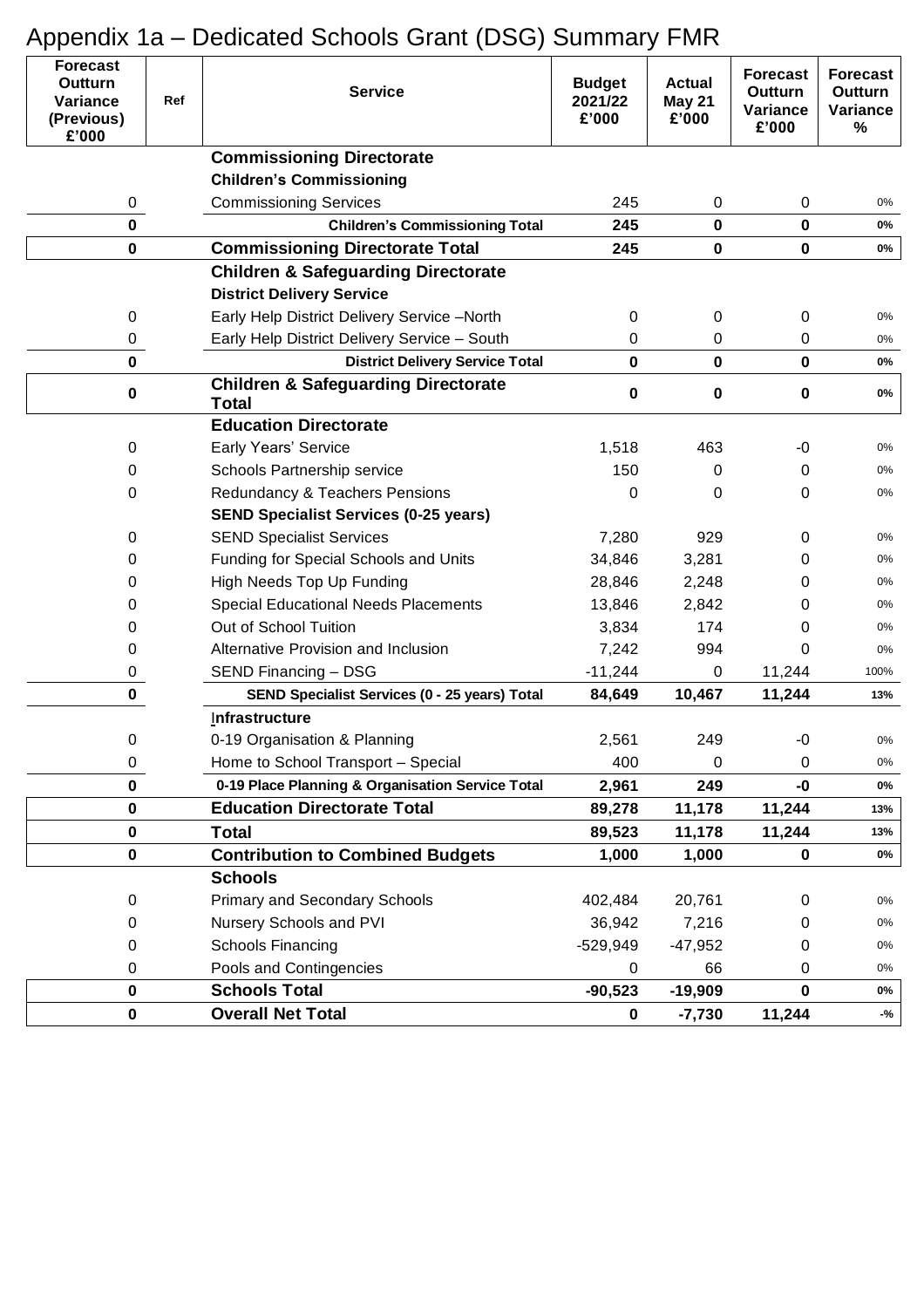| <b>Forecast</b><br><b>Outturn</b><br>Variance<br>(Previous)<br>£'000 | Ref            | <b>Service</b>                                                            | <b>Budget</b><br>2021/22<br>£'000 | <b>Actual</b><br><b>May 21</b><br>£'000 | <b>Forecast</b><br><b>Outturn</b><br>Variance<br>£'000 | <b>Forecast</b><br><b>Outturn</b><br>Variance<br>$\%$ |
|----------------------------------------------------------------------|----------------|---------------------------------------------------------------------------|-----------------------------------|-----------------------------------------|--------------------------------------------------------|-------------------------------------------------------|
|                                                                      |                | <b>Children Health</b>                                                    |                                   |                                         |                                                        |                                                       |
|                                                                      | 0              | Children 0-5 PH Programme                                                 | 7,271                             | $-188$                                  | 0                                                      | 0%                                                    |
|                                                                      | 0              | Children 5-19 PH Programme - Non Prescribed                               | 1,705                             | $-54$                                   | 0                                                      | 0%                                                    |
|                                                                      | 0              | <b>Children Mental Health</b>                                             | 341                               | 0                                       | 0                                                      | 0%                                                    |
|                                                                      | 0              | <b>Children Health Total</b>                                              | 9,317                             | $-242$                                  | $\bf{0}$                                               | 0%                                                    |
|                                                                      |                | <b>Drugs &amp; Alcohol</b>                                                |                                   |                                         |                                                        |                                                       |
|                                                                      | 0              | Drug & Alcohol Misuse                                                     | 5,790                             | 16                                      | 0                                                      | 0%                                                    |
|                                                                      | $\bf{0}$       | <b>Drug &amp; Alcohol Misuse Total</b>                                    | 5,790                             | 16                                      | $\bf{0}$                                               | $0\%$                                                 |
|                                                                      |                | <b>Sexual Health &amp; Contraception</b>                                  |                                   |                                         |                                                        |                                                       |
|                                                                      | 0              | SH STI testing & treatment - Prescribed                                   | 3,750                             | 1,561                                   | 0                                                      | 0%                                                    |
|                                                                      | $\overline{0}$ | SH Contraception - Prescribed                                             | 1,096                             | $-73$                                   | 0                                                      | 0%                                                    |
|                                                                      | $\overline{0}$ | SH Services Advice Prevention/Promotion -                                 | 267                               | $-97$                                   | 0                                                      | 0%                                                    |
|                                                                      | $\bf{0}$       | Non-Prescribed<br><b>Sexual Health &amp; Contraception Total</b>          | 5,113                             | 1,391                                   | $\bf{0}$                                               | $0\%$                                                 |
|                                                                      |                | <b>Behaviour Change / Preventing Long</b>                                 |                                   |                                         |                                                        |                                                       |
|                                                                      |                | <b>Term Conditions</b>                                                    |                                   |                                         |                                                        |                                                       |
|                                                                      | 0              | <b>Integrated Lifestyle Services</b>                                      | 1,980                             | 306                                     | $\mathbf 0$                                            | 0%                                                    |
|                                                                      | $\overline{0}$ | Other Health Improvement                                                  | 426                               | 95                                      | 0                                                      | 0%                                                    |
|                                                                      | 0              | <b>Smoking Cessation GP &amp; Pharmacy</b>                                | 683                               | $-66$                                   | 0                                                      | 0%                                                    |
|                                                                      | $\overline{0}$ | NHS Health Checks Programme - Prescribed                                  | 625                               | 10                                      | 0                                                      | 0%                                                    |
|                                                                      | $\bf{0}$       | <b>Behaviour Change / Preventing Long Term</b><br><b>Conditions Total</b> | 3,714                             | 344                                     | 0                                                      | 0%                                                    |
|                                                                      |                | <b>Falls Prevention</b>                                                   |                                   |                                         |                                                        |                                                       |
|                                                                      | 0              | <b>Falls Prevention</b>                                                   | 87                                | $\mathbf 0$                             | $\mathbf{0}$                                           | 0%                                                    |
|                                                                      | $\bf{0}$       | <b>Falls Prevention Total</b>                                             | 87                                | $\bf{0}$                                | $\bf{0}$                                               | 0%                                                    |
|                                                                      |                | <b>General Prevention Activities</b>                                      |                                   |                                         |                                                        |                                                       |
|                                                                      | 0              | General Prevention, Traveller Health                                      | 13                                | -0                                      | 0                                                      | 0%                                                    |
|                                                                      | $\bf{0}$       | <b>General Prevention Activities Total</b>                                | 13                                | -0                                      | $\bf{0}$                                               | $0\%$                                                 |
|                                                                      |                | <b>Adult Mental Health &amp; Community Safety</b>                         |                                   |                                         |                                                        |                                                       |
|                                                                      | 0              | Adult Mental Health & Community Safety                                    | 257                               | 4                                       | 0                                                      | $0\%$                                                 |
|                                                                      | $\bf{0}$       | <b>Adult Mental Health &amp; Community Safety</b><br><b>Total</b>         | 257                               | 4                                       | $\bf{0}$                                               | $0\%$                                                 |
|                                                                      |                | <b>Public Health Directorate</b>                                          |                                   |                                         |                                                        |                                                       |
|                                                                      | 0<br>10        | <b>Public Health Strategic Management</b>                                 | 945                               | $\mathbf 0$                             | $-294$                                                 | $-31%$                                                |
|                                                                      | $\mathbf 0$    | Public Health Directorate Staffing and Running<br>Costs                   | 2,051                             | 358                                     | 0                                                      | $0\%$                                                 |
|                                                                      | 0              | <b>Test and Trace Support Grant</b>                                       | 1,064                             | 167                                     | 0                                                      | $0\%$                                                 |
|                                                                      | 0              | Contain Outbreak Management Fund                                          | 15,590                            | 45                                      | 0                                                      | 0%                                                    |
|                                                                      | $\overline{0}$ | <b>Lateral Flow Testing Grant</b>                                         | 1,811                             | 444                                     | 0                                                      | $0\%$                                                 |
|                                                                      | $\bf{0}$       | <b>Public Health Directorate Total</b>                                    | 21,460                            | 1,014                                   | $-294$                                                 | $-1%$                                                 |
|                                                                      | $\bf{0}$       | <b>Total Expenditure before Carry-forward</b>                             | 45,750                            | 2,527                                   | $-294$                                                 | $-1%$                                                 |
|                                                                      |                | <b>Funding</b>                                                            |                                   |                                         |                                                        |                                                       |
|                                                                      | 0              | <b>Public Health Grant</b>                                                | $-26,787$                         | $-6,902$                                | 0                                                      | 0%                                                    |
|                                                                      | 0              | <b>Test and Trace Support Grant</b>                                       | $-1,064$                          | $-1,064$                                | 0                                                      | 0%                                                    |
|                                                                      | 0              | Contain Outbreak Management Fund                                          | $-15,590$                         | $-15,590$                               | 0                                                      | 0%                                                    |
|                                                                      | 0              | <b>Community Testing Grant</b>                                            | $-1,811$                          | $\Omega$                                | 0                                                      | $0\%$                                                 |
|                                                                      | 0              | <b>Other Grants</b>                                                       | $-498$                            | $-404$                                  | 0                                                      | $0\%$                                                 |
|                                                                      | $\bf{0}$       | <b>Grant Funding Total</b>                                                | $-45,749$                         | $-23,959$                               | $\bf{0}$                                               | $0\%$                                                 |
|                                                                      | $\bf{0}$       | <b>Overall Net Total</b>                                                  | $\bf{0}$                          | $-21,432$                               | $-294$                                                 |                                                       |

# Appendix 2 – Public Health Summary FMR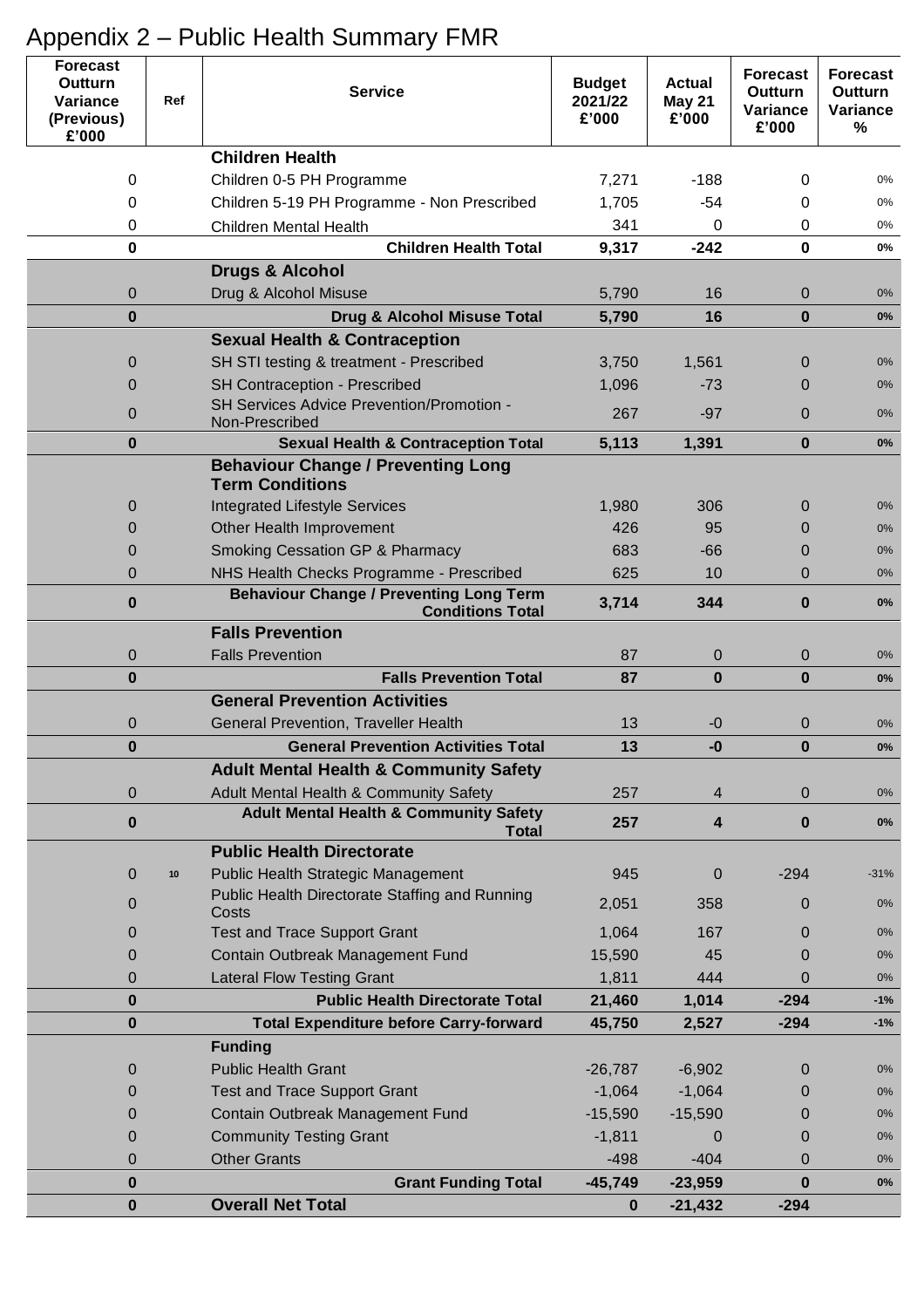## Appendix 3 – Service Commentaries on Forecast Outturn Position

Narrative is given below where there is an adverse/positive variance greater than 2% of annual budget or £100,000 whichever is greater for a service area.

| 1)<br>Strategic Management - Adults                                          |       |                                            |                                            |  |  |  |
|------------------------------------------------------------------------------|-------|--------------------------------------------|--------------------------------------------|--|--|--|
| <b>Actual</b><br><b>Budget</b><br><b>May 21</b><br>2021/22<br>£'000<br>£'000 |       | <b>Forecast Outturn</b><br><b>Variance</b> | <b>Forecast Outturn</b><br><b>Variance</b> |  |  |  |
|                                                                              |       | £'000                                      | $\%$                                       |  |  |  |
| $-3,635$                                                                     | 2,455 | 118                                        | 3%                                         |  |  |  |

This budget line is forecasting an overspend of £118k due to pressures on the central transport service. This service commissions transport for people with disabilities mainly to attend day centres. Due to the pandemic, some contracts that were expected to have been retendered for reduced costs are still in place. Also, we are continuing to pay to plan for transport costs as day centre attendance is still slightly disrupted. This means we are paying full contract value for the first part of the year, whereas in previous years we would normally have had some reductions where transport routes did not run for various reasons.

## 2) Learning Disabilities

| <b>Budget</b><br>2021/22<br>£'000 | <b>Actual</b><br><b>May 21</b><br>£'000 | <b>Forecast Outturn</b><br><b>Variance</b> | <b>Forecast Outturn</b><br><b>Variance</b> |  |
|-----------------------------------|-----------------------------------------|--------------------------------------------|--------------------------------------------|--|
|                                   |                                         | £'000                                      | $\%$                                       |  |
| 71,819                            | 8,582                                   | 410                                        | 1%                                         |  |

The Learning Disability Partnership (LDP) budget is forecasting an overspend of £534k at the end of May. The Council's share of the overspend per the pooled arrangement with the NHS is £410k.

The overspend is within the Young Adults service and is due to two new care services for service users with very complex health needs. There is an allowance for transitions in the Young Adults budget. However, these new care services cost significantly more than the price previously paid for care services for young people with complex needs so there is a forecast pressure on the transitions demand budget. If this trend continues then the pressure on the LDP budget this year is likely to increase above the current forecast.

A Transitions Panel has recently been set up to discuss complex cases transferring from children's services, so all involved parties will be able to better plan and forecast for transitions. Primarily this should improve outcomes for service users, but an additional benefit will be to aid better budget planning.

Furthermore, the Young Adults team continues to have strengths-based conversations with service users, working on service users' independence and helping them to achieve their goals. They are on track to achieve a £200k preventative savings target, part of the Adults' Positive Challenge Programme. This is built into the forecast and mitigates some of the demand pressure.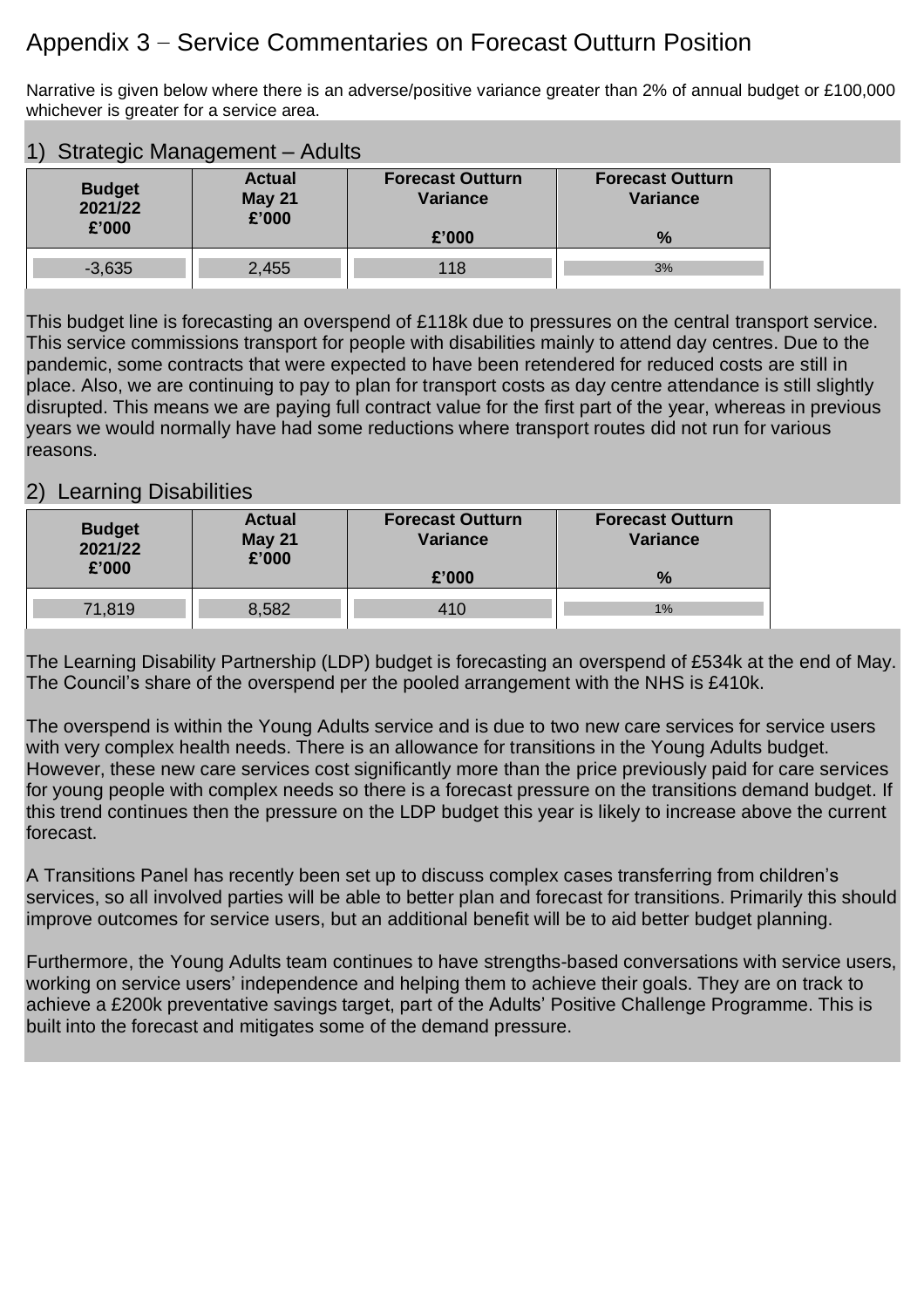### 3) Older People

| <b>Budget</b> | <b>Actual</b> | <b>Forecast Outturn</b> | <b>Forecast Outturn</b> |
|---------------|---------------|-------------------------|-------------------------|
| 2021/22       | <b>May 21</b> | <b>Variance</b>         | <b>Variance</b>         |
| £'000         | £'000         | £'000                   | $\%$                    |
| 62,029        | 10,457        | $-1,000$                | $-2%$                   |

Older People's Services are forecasting an underspend of £1.0m at the end of May. As was reported throughout 2020/21, sadly the impact of the pandemic has led to a notable reduction in the number of people having their care and support needs met in care homes, and this short-term impact has carried forward into early forecasting for 2021/22. We remain significantly below budget at the end of May for spend on older people's care.

There is considerable risk and uncertainty around the impact the pandemic will have on both mediumand longer-term demand. We know that there is a growing number of people who have survived Covid but have been left with significant care needs that we will need to meet, and many vulnerable adults have developed more complex needs during lockdown as they have not accessed the usual community-based services or early help services due to lockdown. This is borne out by a significant increase in referrals reported by the Long-Term care teams since the start of the year that has not yet been reflected in reported commitments. There has also been an increase in referrals and requests for help to Adult Early Help as well as an increase in Safeguarding Referrals and Mental Health Act Assessments.

We do expect some substantial cost increases as both NHS Covid funding is unwound fully in 2021/22 and the medium-term recovery of clients assessed as having primary health needs upon hospital discharge returning to social care funding streams.

The reported financial position includes an allowance for the above factors, and detailed monitoring of placement activity continues to be maintained to facilitate this. However, given the level of uncertainty regarding volume, acuity and timing of the likely demand pressures, it is expected that the forecast for Older People's Services may flex significantly over the course of the year.

## 4) Mental Health Services

| <b>Budget</b> | <b>Actual</b> | <b>Forecast Outturn</b> | <b>Forecast Outturn</b> |
|---------------|---------------|-------------------------|-------------------------|
| 2021/22       | <b>May 21</b> | <b>Variance</b>         | <b>Variance</b>         |
| £'000         | £'000         | £'000                   | $\%$                    |
| 14,405        | 2,525         | 300                     | 2%                      |

Mental Health Services are reporting an overspend of £300k for May.

It was reported last year that the Covid-19 pandemic had a significant impact on elderly clients with the most acute needs in the short-term. However there was a significant increase in placements into care homes over the final quarter of 2020/21, and this has continued into the early part of 2021/22 with current placement numbers returning to pre-pandemic levels. Similar to Older People's Services, there is considerable uncertainty around impact of the pandemic on longer-term demand for services, and so it is not yet clear whether the recent increase in placements is indicative of an emerging trend or a one-off outcome of the second wave.

Mental Health care teams are reporting a significant increase in demand for AMHP services. It is anticipated that this may result in an increase in the provision of packages for working age adults with mental health needs above budgeted expectations, both in terms of numbers and complexity of needs.

Detailed monitoring of placement activity continues to be maintained to inform financial reporting.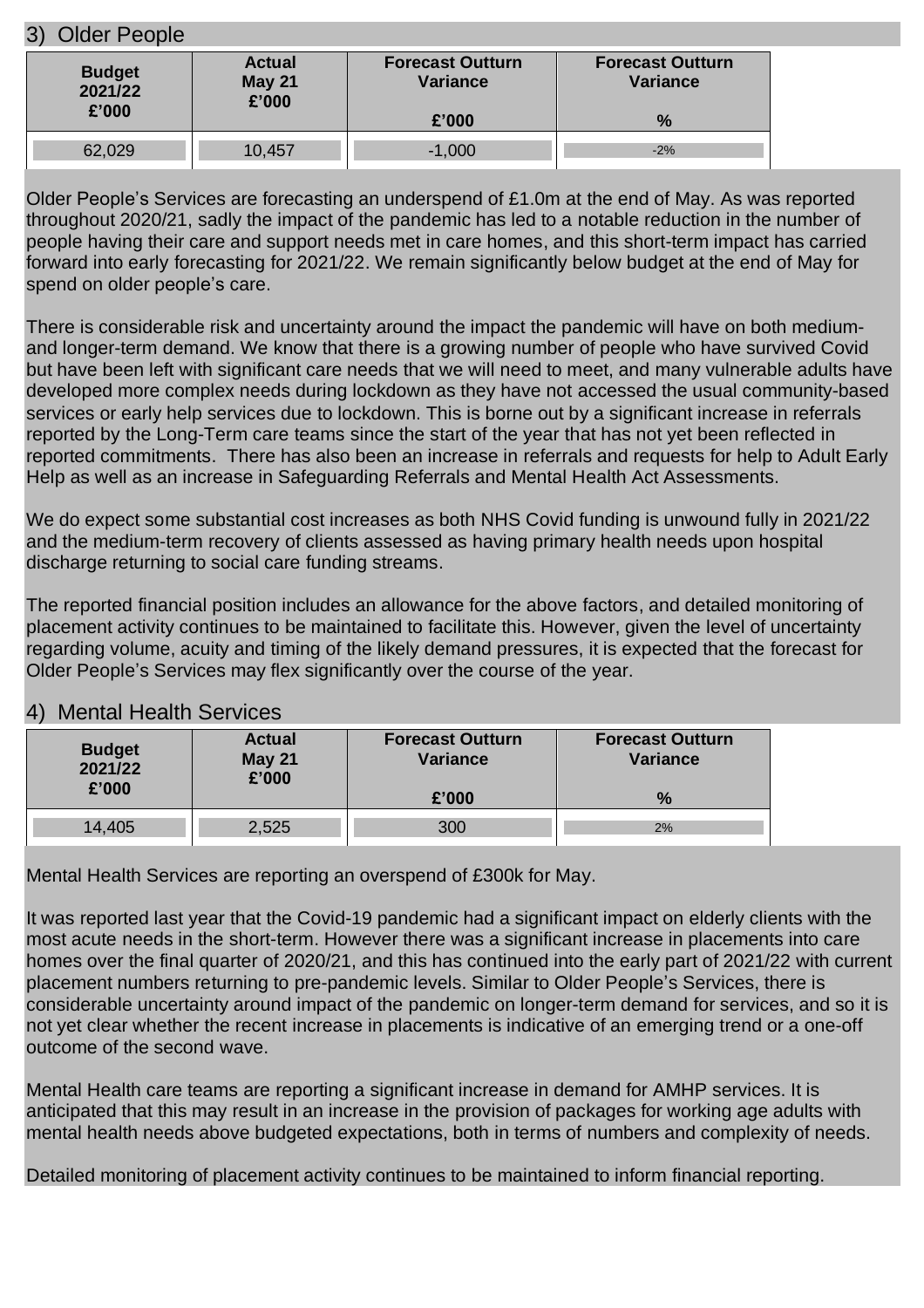## 5) Coroners

| <b>Budget</b><br>2021/22<br>£'000 | <b>Actual</b><br><b>May 21</b><br>£'000 | <b>Forecast Outturn</b><br><b>Variance</b> | <b>Forecast Outturn</b><br>Variance |
|-----------------------------------|-----------------------------------------|--------------------------------------------|-------------------------------------|
|                                   |                                         | £'000                                      | $\frac{0}{2}$                       |
| 1,569                             | 571                                     | 311                                        | 20%                                 |

The coroners service is forecasting an opening pressure of 311k as a result of:

- Required changes to venues to make them Covid-19 compliant.
- Increased costs of postmortems owing to additional Personal Protective Equipment (PPE) and more staff required to reflect the high risk nature of potential Covid-19 related deaths.
- Increasing complexity of cases referred to the Coroner in the jurisdiction, leading to longer investigation and inquest durations.

## 6) Outdoor Education (includes Grafham Water)

| <b>Budget</b><br>2021/22<br>£'000 | <b>Actual</b><br><b>May 21</b><br>£'000 | <b>Forecast Outturn</b><br><b>Variance</b> | <b>Forecast Outturn</b><br>Variance |
|-----------------------------------|-----------------------------------------|--------------------------------------------|-------------------------------------|
|                                   |                                         | £'000                                      | $\frac{0}{6}$                       |
| -2                                | 351                                     | 639                                        | -%                                  |

The Outdoor Centres outturn forecast is a £639k pressure. This is due to the loss of income as a result of school residential visits not being allowed until mid-May and a reduction in numbers following the opening up in order to adhere to Covid-19 guidance. More than 50% of the centres' income is generated over the summer term and so the restricted business at the start of the financial year has a significant impact on the financial outlook for the year. Approximately 70% of the lost income until June can be claimed back through the local Government lost fees and charges compensation scheme. The figures above also allow for the small number of staff still being furloughed.

## 7) SEND Financing DSG

| <b>Budget</b><br>2021/22<br>£'000 | <b>Actual</b><br><b>May 21</b><br>£'000 | <b>Forecast Outturn</b><br><b>Variance</b> | <b>Forecast Outturn</b><br><b>Variance</b> |
|-----------------------------------|-----------------------------------------|--------------------------------------------|--------------------------------------------|
|                                   |                                         | £'000                                      | $\frac{9}{6}$                              |
| $-11,244$                         |                                         | 11,244                                     | $-$ %                                      |

Due to the continuing increase in the number of children and young people with Education, Health and Care Plans (EHCPs), and the complexity of need of these young people the overall spend on the High Needs Block element of the DSG funded budgets has continued to rise. The current forecast in-year pressure reflects the initial identified shortfall between available funding and existing budget requirements.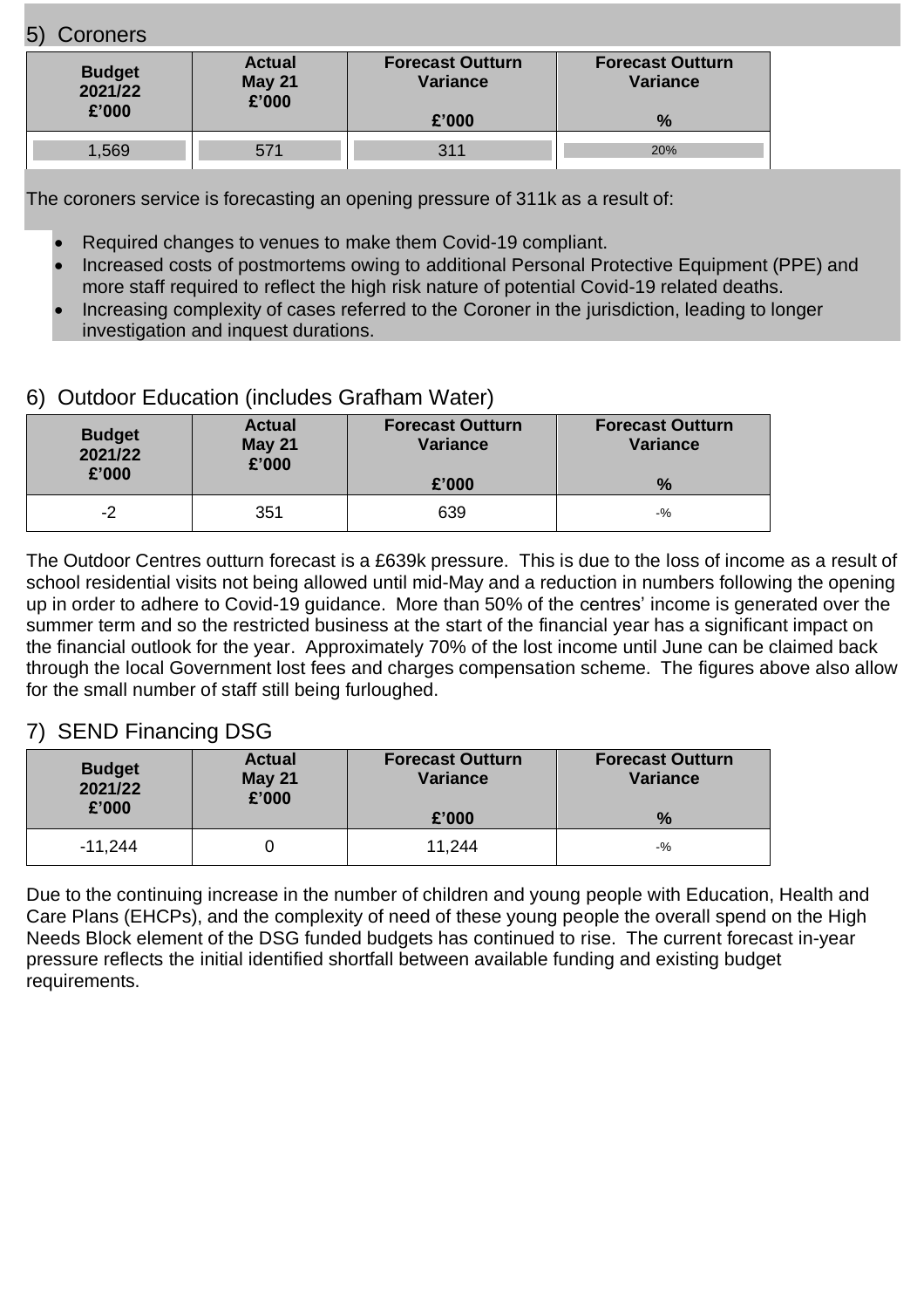## 8) Executive Director

| <b>Budget</b><br>2021/22<br>£'000 | <b>Actual</b><br><b>May 21</b><br>£'000 | <b>Forecast Outturn</b><br><b>Variance</b> | <b>Forecast Outturn</b><br><b>Variance</b> |  |
|-----------------------------------|-----------------------------------------|--------------------------------------------|--------------------------------------------|--|
|                                   |                                         | £'000                                      | $\frac{9}{6}$                              |  |
| 1,794                             | 122                                     | $-432$                                     | $-24%$                                     |  |

A provision of £900k was made against this budget line on a one-off basis in 2021/22 for the costs of Personal Protective Equipment (PPE) that is needed to deliver a variety of services across social care and education services. When budgets were agreed for 2021/22 there was uncertainty about what, if any, PPE would be provided directly by government rather than having to purchase it ourselves. The Government subsequently confirmed that their PPE scheme would continue, and therefore over the first quarter of the year PPE spend by the Council will be minimal. As infection control measures are expected to decrease over the rest of the year, we expect to underspend by at least this much on PPE.

## 9) Financing DSG

| <b>Budget</b> | <b>Actual</b> | <b>Forecast Outturn</b> | <b>Forecast Outturn</b> |
|---------------|---------------|-------------------------|-------------------------|
| 2021/22       | <b>May 21</b> | <b>Variance</b>         | <b>Variance</b>         |
| £'000         | £'000         | £'000                   | $\frac{0}{2}$           |
| $-90,523$     | $-16,961$     | 11,244                  | $-12%$                  |

Above the line within P&C, £90.5m is funded from the ring-fenced DSG. Net pressures will be carried forward as part of the overall deficit on the DSG.

## 10) Public Health Strategic Management

| <b>Budget</b><br>2021/22<br>£'000 | <b>Actual</b><br><b>May 21</b><br>£'000 | <b>Forecast Outturn</b><br><b>Variance</b> | <b>Forecast Outturn</b><br><b>Variance</b> |
|-----------------------------------|-----------------------------------------|--------------------------------------------|--------------------------------------------|
|                                   |                                         | £'000                                      | $\frac{9}{6}$                              |
| 945                               |                                         | $-294$                                     | $-31%$                                     |

The budget for this service line consists of parts of the increase in Public Health Grant in both 2020/21 and 2021/22 where these have not yet been allocated to specific services (either because it remains unallocated or because the service has not yet started). The forecast underspend is approximately half of the available grant uplift and reflects the likelihood that the first part of the year will continue to be disrupted by Covid-19 and therefore plans to spend this funding may be delayed. It also provides for a more general likelihood that there will be some underspend across Public Health over the first part of the year even if services are not reporting that yet.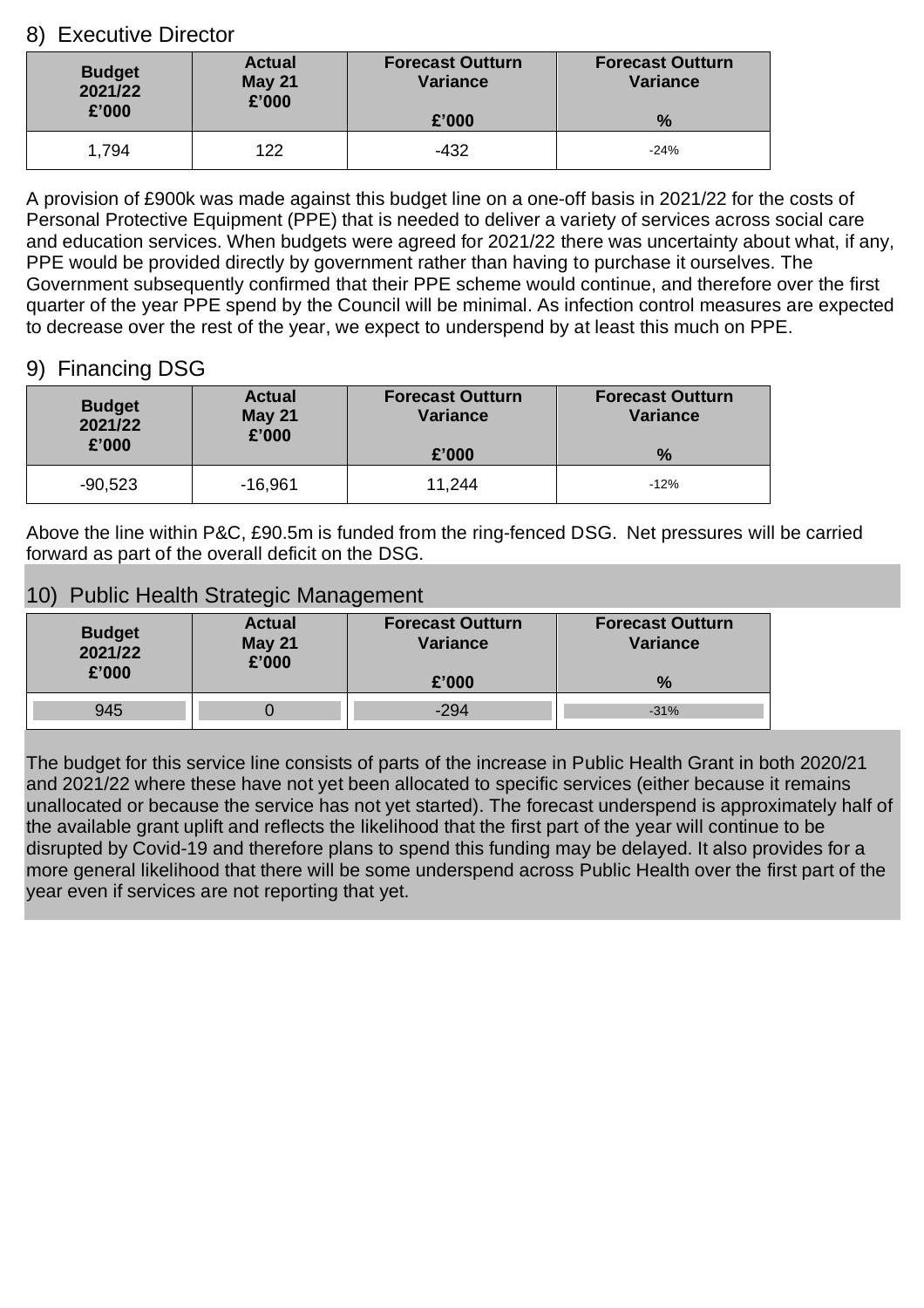# Appendix 4 – Capital Position

## 4.1 Capital Expenditure

| Original<br>2021/22<br><b>Budget as</b><br>per BP<br>£'000 | <b>Scheme</b>                          | <b>Revised</b><br><b>Budget for</b><br>2021/22<br>£'000 | <b>Actual</b><br>Spend<br>(May 21)<br>£'000 | <b>Outturn</b><br><b>Variance</b><br>(May 21)<br>£'000 | Total<br><b>Scheme</b><br><b>Revised</b><br><b>Budget</b><br>£'000 | Total<br><b>Scheme</b><br>Variance<br>£'000 |
|------------------------------------------------------------|----------------------------------------|---------------------------------------------------------|---------------------------------------------|--------------------------------------------------------|--------------------------------------------------------------------|---------------------------------------------|
|                                                            | <b>Schools</b>                         |                                                         |                                             |                                                        |                                                                    |                                             |
| 12,351                                                     | Basic Need - Primary                   | 11,719                                                  | $-481$                                      | $-657$                                                 | 187,810                                                            | 0                                           |
| 11,080                                                     | <b>Basic Need - Secondary</b>          | 5,822                                                   | $-1,277$                                    | $-1,722$                                               | 236,548                                                            | 0                                           |
| 665                                                        | <b>Basic Need - Early Years</b>        | 1,578                                                   | 2                                           | 0                                                      | 6,973                                                              | 0                                           |
| 1,475                                                      | Adaptations                            | 1,141                                                   | 120                                         | -1                                                     | 6,988                                                              | 0                                           |
| 3,000                                                      | <b>Conditions Maintenance</b>          | 5,947                                                   | 142                                         | 0                                                      | 24,215                                                             | 0                                           |
| 813                                                        | Devolved Formula Capital               | 2,036                                                   | 0                                           | 0                                                      | 7,286                                                              | 0                                           |
| 2,894                                                      | <b>Specialist Provision</b>            | 3,200                                                   | 406                                         | $-210$                                                 | 24,661                                                             | 0                                           |
| 305                                                        | Site Acquisition and Development       | 305                                                     | $-7$                                        | 0                                                      | 455                                                                | 0                                           |
| 1,000                                                      | <b>Temporary Accommodation</b>         | 1,000                                                   | 10                                          | 0                                                      | 12,500                                                             | 0                                           |
| 675                                                        | <b>Children Support Services</b>       | 675                                                     | 0                                           | 0                                                      | 5,925                                                              | 0                                           |
| 12,029                                                     | <b>Adult Social Care</b>               | 10,719                                                  | 7                                           | 0                                                      | 51,511                                                             | 0                                           |
| 3,353                                                      | <b>Cultural and Community Services</b> | 3,662                                                   | 283                                         | 0                                                      | 6,285                                                              | $\pmb{0}$                                   |
| $-5,957$                                                   | Capital Variation                      | $-5,957$                                                | 0                                           | 2,590                                                  | $-52,568$                                                          | 0                                           |
| 905                                                        | <b>Capitalised Interest</b>            | 905                                                     | $\Omega$                                    | 0                                                      | 4,699                                                              | $\pmb{0}$                                   |
| 44,588                                                     | <b>Total P&amp;C Capital Spending</b>  | 42,752                                                  | $-796$                                      | 0                                                      | 523,288                                                            | $\mathbf 0$                                 |

The schemes with significant variances (>£250k) either due to changes in phasing or changes in overall scheme costs can be found below:

#### Northstowe Secondary

| <b>Revised Budget</b><br>for 2021/22<br>£'000 | <b>Outturn</b><br>(May 21)<br>£'000 | <b>Outturn</b><br><b>Variance</b><br>(May 21)<br>£'000 | <b>Variance</b><br><b>Last Month</b><br>(Apr 21)<br>£'000 | <b>Movement</b><br>£'000 | <b>Breakdown of</b><br>Variance:<br>Underspend/<br>Overspend<br>£'000 | <b>Breakdown of</b><br>Variance:<br>Reprogramming<br>/ Slippage<br>£'000 |
|-----------------------------------------------|-------------------------------------|--------------------------------------------------------|-----------------------------------------------------------|--------------------------|-----------------------------------------------------------------------|--------------------------------------------------------------------------|
| 537                                           | 250                                 | $-287$                                                 |                                                           | $-287$                   |                                                                       | $-287$                                                                   |

Slippage due to further review and decision that the build element including the 6<sup>th</sup> Form provision is no longer required until 2024.

#### New secondary capacity to serve Wisbech

| <b>Revised Budget</b><br>for 2021/22<br>£'000 | Outturn<br>(May 21)<br>£'000 | <b>Outturn</b><br><b>Variance</b><br>(May 21)<br>£'000 | <b>Variance</b><br>Last Month<br>(Apr 21)<br>£'000 | <b>Movement</b><br>£'000 | <b>Breakdown of</b><br>Variance:<br>Underspend/<br>Overspend<br>£'000 | <b>Breakdown of</b><br>Variance:<br>Reprogramming<br>/ Slippage<br>£'000 |
|-----------------------------------------------|------------------------------|--------------------------------------------------------|----------------------------------------------------|--------------------------|-----------------------------------------------------------------------|--------------------------------------------------------------------------|
| 1.984                                         | 600                          | $-1,384$                                               |                                                    | $-1,384$                 |                                                                       | $-1,384$                                                                 |

Slippage in the project after significant delays in the announcement by the Department for Education of the outcome of Wave 14 free school applications. Design work expected in 2021/22 with building work starting on site late March 22.

#### Other changes across all schemes (<250k)

| <b>Revised Budget</b><br>for 2021/22<br>£'000 | <b>Outturn</b><br>(May 21)<br>£'000 | <b>Outturn</b><br><b>Variance</b><br>(May 21)<br>£'000 | Variance<br><b>Last Month</b><br>(Apr 21)<br>£'000 | <b>Movement</b><br>£'000 | <b>Breakdown of</b><br>Variance:<br>Underspend/<br>Overspend<br>£'000 | <b>Breakdown of</b><br>Variance:<br>Reprogramming<br>/ Slippage<br>£'000 |
|-----------------------------------------------|-------------------------------------|--------------------------------------------------------|----------------------------------------------------|--------------------------|-----------------------------------------------------------------------|--------------------------------------------------------------------------|
|                                               |                                     |                                                        |                                                    |                          | $-319$                                                                | $-573$                                                                   |

Other changes below £250k make up the remainder of the scheme variances